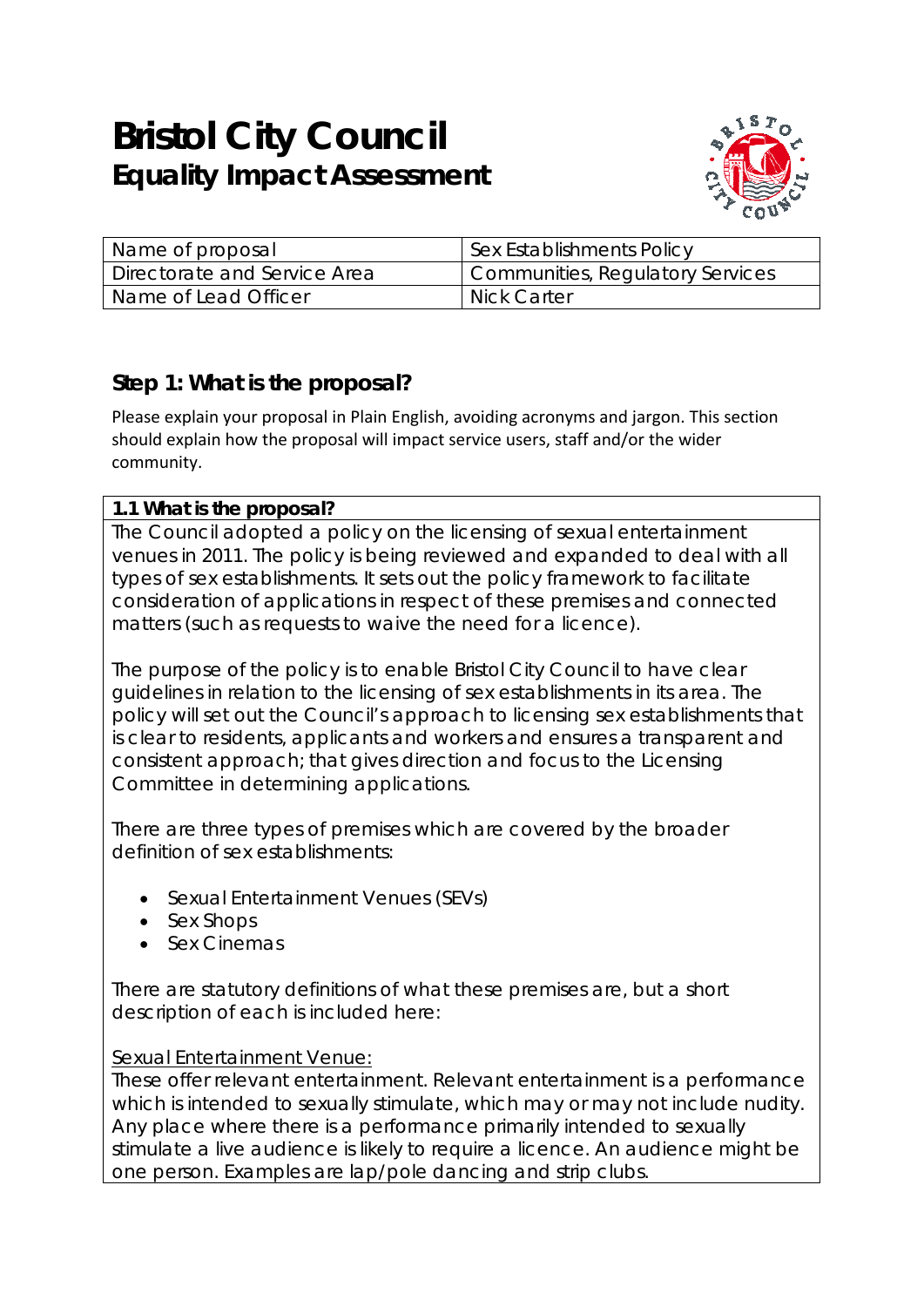Conversely a burlesque show might not require a licence, provided its primary purpose is not to sexually stimulate the audience, even if there is nudity. Other examples might include life drawing classes or naked dinner clubs. Any premises which has a licence to sell alcohol on the premises may provide relevant entertainment as defined above up to 11 times in a 12 month period, no more than once a month without an SEV licence. Some premises have a condition stating that this type of entertainment can't take place, and therefore they wouldn't be able to use the exemption. There are currently two licensed SEVs in Bristol.

#### Sex Shop:

Any shop which mainly sells sex articles, including items for sexual stimulation, magazines intended to sexually stimulate, or films intended to sexually stimulate, commonly known as R-Rated films, would need a licence. Shops which sell some sex articles, but primarily sell other items are unlikely to need a licence. For example some high street lingerie stores or health and beauty retailers which sell a small selection of sex articles alongside their main offer would be unlikely to need a licence. There are currently four sex shops in Bristol.

#### Sex Cinema:

Any premises which shows films intended to sexually stimulate, commonly known as R-Rated films, would need a licence. Cinemas which only show films rated U, PG, 12A, 15 or 18 do not require a licence under this regime. There are currently no sex cinemas in Bristol.

Any premises falling into the descriptions above would be likely to require a licence. The current policy provides a framework for facilitating consideration of applications for licences for sexual entertainment venues. It sets out information about the application process, what is expected of applicants and how people can make objections about applications. It also sets out the types of controls that are available to the Council when decisions are made about licence applications and prescribes what action can be taken if complaints are received.

At a meeting of the Licensing Committee on 21 January 2011 members approved the existing policy, which came into effect in Bristol on 31 January 2011. The Licensing Committee is now being asked to consider a revision of the Council's current policy. It has now been nearly ten years since the Council adopted the ability to licence sexual entertainment venues under the Local Government (Miscellaneous Provisions) Act 1982, as amended by the Policing and Crime Act 2009. Although there is no statutory requirement to undertake a review, as a significant amount of time has passed the purpose of the review is to ensure the policy remains up to date and relevant.

NB Any decision to approve this updated policy must be made by the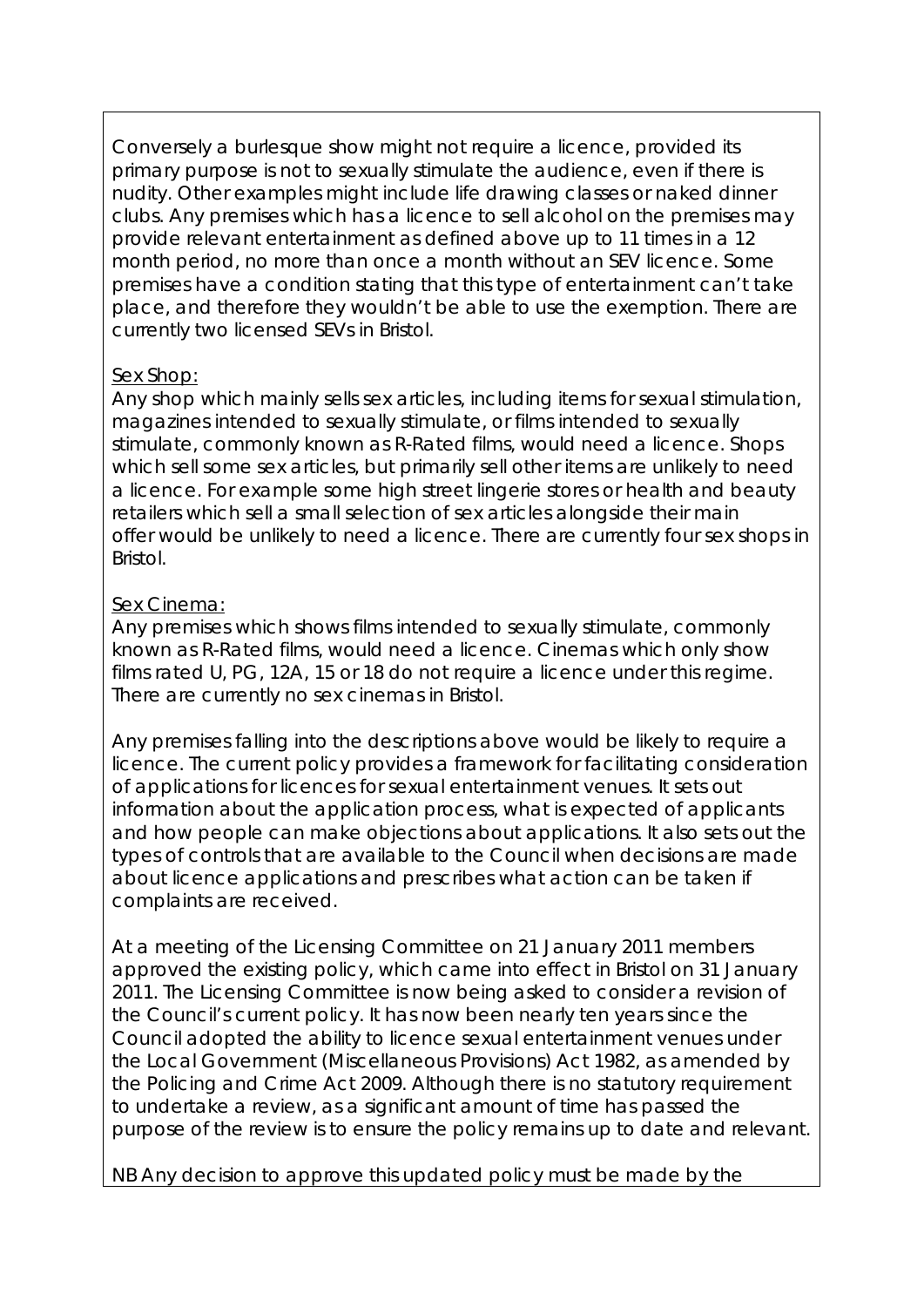# **Step 2: What information do we have?**

Decisions must be evidence-based, and involve people with protected characteristics that could be affected. Please use this section to demonstrate understanding of who could be affected by the proposal.

## **2.1 What data or evidence is there which tells us who is, or could be affected?** Research

There has been some research into the lap dancing industry and the potential links between these venues and sexual violence. In 2015 the School of Sociology and Social Policy at the University of Leeds published an article entitled 'Regulating strip-based entertainment: sexual entertainment venue policy and the ex/inclusion of dancers' perspectives and needs'*.* This article showcases a research, dissemination and impact study on the striptease industry that explores why key stakeholders (dancers) are excluded and ways that inclusion in policy development is achievable. Research findings include:

- One in four lap-dancers has a degree. Those dancers with degrees had not chosen dancing in place of a career in their chosen subject after university, but instead were combining it with other forms of employment or education. One third of women interviewed were using dancing to fund new forms of education or training.
- No evidence or anecdotes of forced labour or the trafficking of women.
- No evidence of lap dancing having connections to organised prostitution.

Other research into Sex Entertainment Venues has concluded that:

- Lap dancing clubs normalise the sexual objectification of women.
- Lap dancing clubs have a negative impact on women's safety in the local vicinity
- SEVs may attract and generate prostitution.
- Performers can suffer humiliation and sexual harassment on a regular basis, from customers and staff/management.
- Many performers begin working in lap dance clubs through lack of real choice.
- Working conditions and terms of employment for performers in SEVs are inadequate.

The links between the expansion of lap dancing clubs and an increase in the levels of sexual violence have been raised by organisations who work with victims and perpetrators of gender-based violence. Amongst other research

 $1$  https://www.bristol.gov.uk/licences-permits/licensing-committee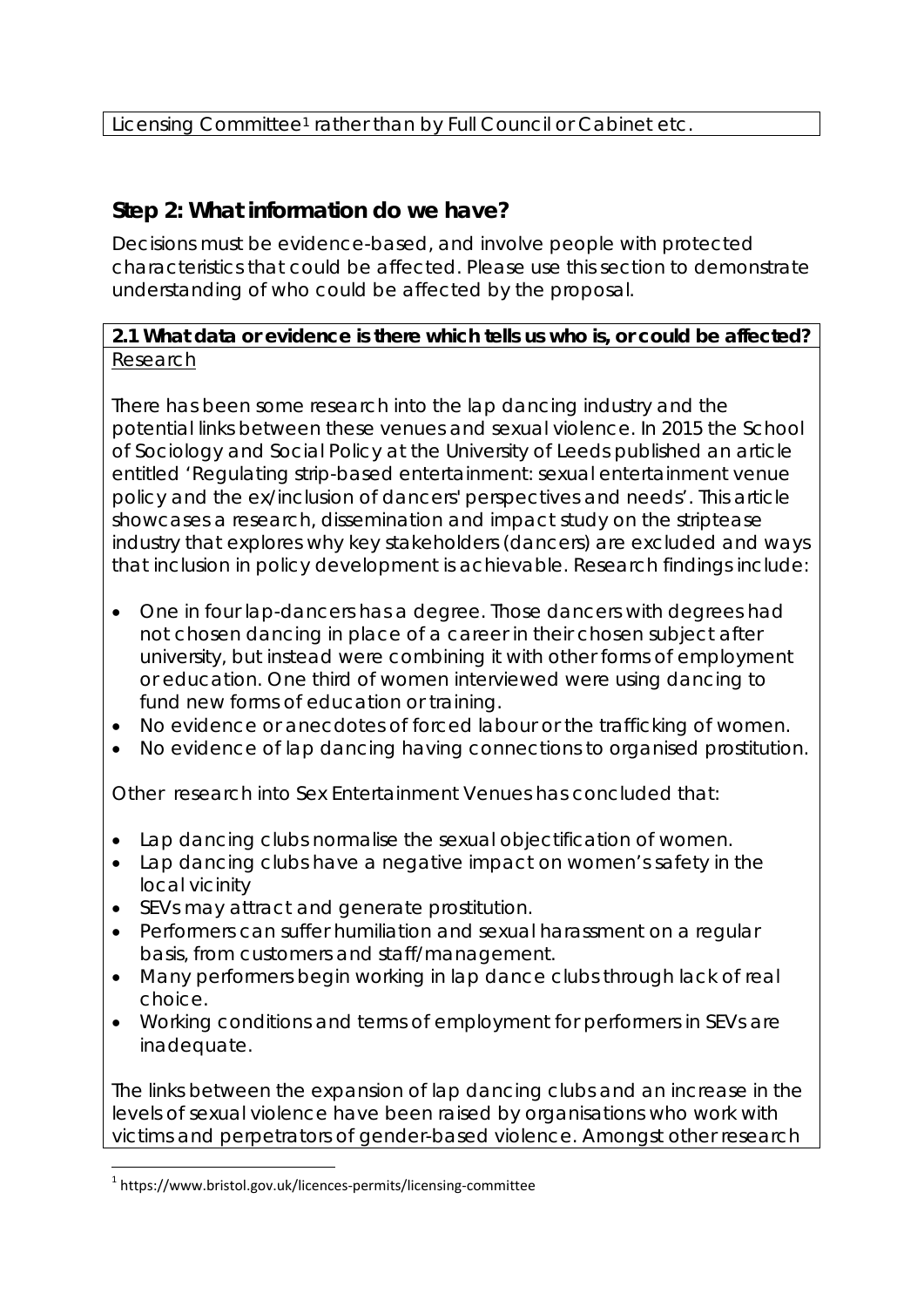there is evidence that the sexual objectification of women is linked to sexual violence perpetration in combination with alcohol use2. There is also evidence in young people of a direct relationship between the sexual objectification of girls and aggression towards them3.

Whilst crime levels in the area where the two current SEVs are located are consistent within a city centre night time economy locality, we do not have evidence to indicate any particular crime, or increased incidents of crime, associated with the two currently licensed premises.

## **Gender Equality**

Bristol is a signatory to the European Charter for Equality of Women and Men in local Life. One of the Principles of the Charter is the elimination of gender stereotypes which is seen as fundamental to achieving equality of women and men. Local and regional authorities must promote the elimination of the stereotypes and obstacles upon which the inequalities in status and condition of women are based, and which give rise to the unequal evaluation of the roles of women and men in political, economic, social and cultural terms. In addition, under Article 22.2 it must recognise that gender-based violence arises from the idea, on the part of the perpetrator, of the superiority of one sex over the other in the context of an unequal relationship of power.

At a Licensing Special Purposes Sub Committee in November 2014, Bristol Women's Commission stated that the continued licensing of Sexual Entertainment Venues by Bristol City Council fails to meet our obligations under the Charter, disregards the safety of women and girls, undermines the dignity of women and girls and diminishes the status of Bristol as a modern European City where both women and men can lead fulfilled lives in a safe and fair society.

It is said by some that the growth of lap dancing clubs nationally in particular has fed into what OBJECT terms 'sex-object' culture – the mainstreaming of the sex and porn industries and the ever increasing sexual objectification of women and girls. OBJECT are a feminist group who campaign against the sexual objectification of women and the oppression of women as a sex class.

In Bristol the number of SEVs has decreased from five to two since this legislation was adopted by Bristol.

Sex Shops do not receive the same level of complaint or concern as sexual entertainment venues.

<sup>&</sup>lt;sup>2</sup> Understanding the Link Between Men's Alcohol Use and Sexual Violence Perpetration: The Mediating Role of Sexual Objectification (University of Nebraska-Lincoln 2014)<br><sup>3</sup> The sexual objectification of girls and aggression towards them in gang and non-gang affiliated youth

<sup>(</sup>University of Kent 2017)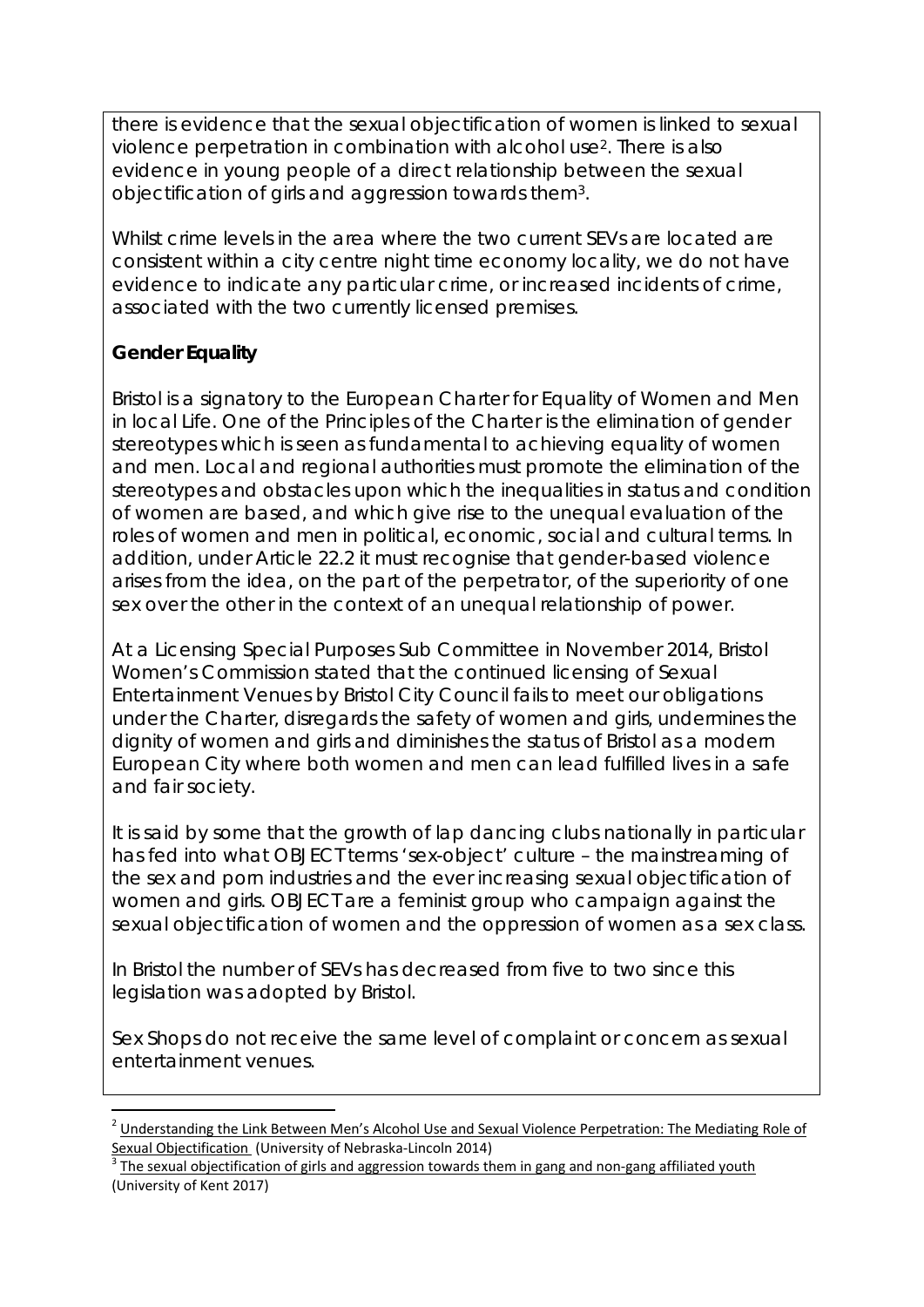#### **Complaints**

In November 2014 the chair of Bristol Fawcett complained about the SEV 'Central Chambers'. The complainant stated:

*"I visited their Facebook page (there is a link to it on their website). They have posted a link to a YouTube video about Lemmy from Motorhead and say that it was filmed in Central Chambers. At 1 minute 14 into the clip we clearly see a woman who is assumed to be an employee at the club, socialising in the bar area with her breast and nipple exposed in direct contravention of the Licence Conditions."*

In December 2014 the chair of Bristol Fawcett complained about the SEV 'Urban Tiger'. The complainant stated:

*"Following the (no doubt mischievous) coverage in the Bristol Post and on Twitter of Urban Tiger's advertising presence at the boxing match on 5th December (twitter.com/urbanbristol) I thought I would just check what the definition of 'locality' is in SEV Conditions Q and whether teeshirts count as externally displayed advertisement? … My issue is with the normalisation of the sex industry in our culture and our city, which is the effect of this kind of advertising."*

Complaints have not been received in relation to Sex Shops.

## **Public Views**

A pre-consultation questionnaire was undertaken as part of the policy review and reveals a wide range of responses to whether it is appropriate to have sex establishments both generally and in Bristol, providing some insight into the views of the public about these types of venues.

The questionnaire was open between 3 April 2018 and 31 May 2018 and sought responses from the public to questions around the appropriateness of these types of venues in relation to locations, other types of premises, and specific locations within Bristol.

1279 (90%) of responses were from members of the public, 82 (6%) were from members of the trade, 24 (1%) were from other businesses or organisations, 26 (2%) were from community groups or organisations, 17 (1%) were from interest groups, and 2 respondents did not provide this information.

1404 (98%) people answered one or more of the equalities monitoring questions. Most (58%) of respondents were women. Although the overall proportion of respondents who were not White British was broadly representative of Bristol census data, some particular ethnicities were underrepresented. The views of young people and people aged 65+ were somewhat under-represented.

| Respondent Characteristic | Number of     | % responses to      |
|---------------------------|---------------|---------------------|
|                           | responses to  | equalities question |
|                           | questionnaire |                     |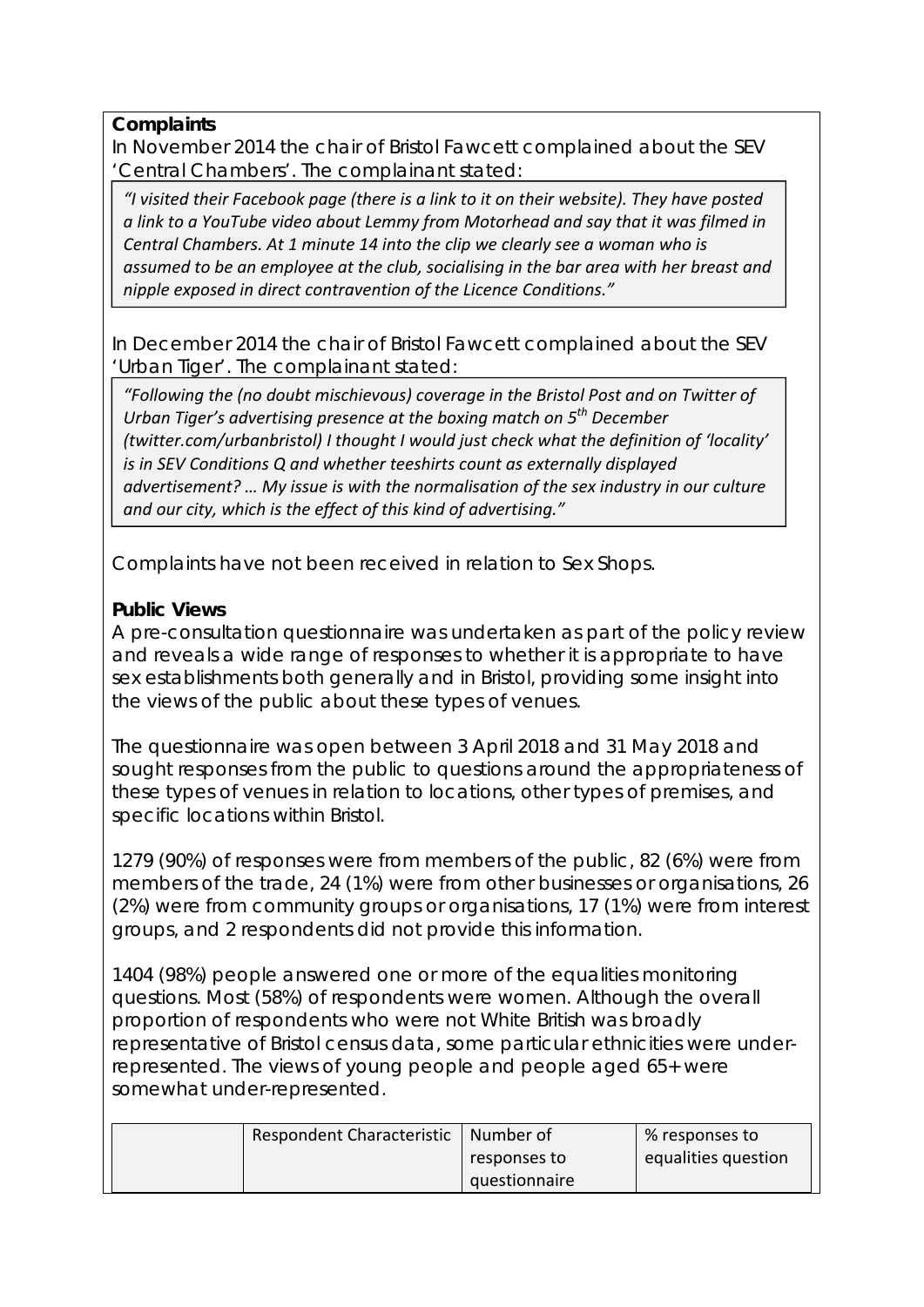| Age         | Under 18                 | $\overline{2}$ | $< 1\%$ |
|-------------|--------------------------|----------------|---------|
|             | 18-24                    | 115            | 8%      |
|             | 25-44                    | 767            | 54%     |
|             | 45-64                    | 399            | 28%     |
|             | 65-74                    | 78             | 6%      |
|             | Over 75                  | 11             | 1%      |
|             | Prefer not to say        | 50             | 4%      |
|             | No response to question  | 8              | $< 1\%$ |
| Sex         | Female                   | 835            | 58%     |
|             | Male                     | 465            | 33%     |
|             | Prefer not to say        | 118            | 8%      |
|             | No response to question  | 12             | 1%      |
| Transgender | Yes                      | 27             | 2%      |
|             | <b>No</b>                | 1275           | 89%     |
|             | Prefer not to say        | 102            | 7%      |
|             | No response to question  | 26             | 2%      |
| Ethnicity   | White British            | 1136           | 79%     |
|             | Other White              | 119            | 8%      |
|             | Mixed / Dual Heritage    | 48             | 3%      |
|             | Black / Black British    | 11             | 1%      |
|             | Asian / Asian British    | 12             | 1%      |
|             | Other ethnic group       | 6              | $< 1\%$ |
|             | Prefer not to say        | 89             | 6%      |
|             | No response to question  | 9              | 1%      |
| Disability  | Yes                      | 125            | 9%      |
|             | <b>No</b>                | 1186           | 83%     |
|             | Prefer not to say        | 102            | 7%      |
|             | No response to question  | 17             | 1%      |
| Religion    | No religion              | 898            | 63%     |
|             | Christian                | 298            | 21%     |
|             | <b>Buddhist</b>          | 22             | 2%      |
|             | Hindu                    | $\mathbf{1}$   | <1%     |
|             | Jewish                   | 10             | 1%      |
|             | Muslim                   | 6              | <1%     |
|             | Sikh                     | $\mathbf 0$    | 0%      |
|             | Any other religion or    | 61             | 4%      |
|             | belief                   |                |         |
|             | Prefer not to say        | 125            | 9%      |
|             | No response to question  | 9              | 1%      |
| Sexual      | Heterosexual (straight)  | 974            | 68%     |
| orientation | Lesbian, Gay or Bisexual | 288            | 19%     |
|             | Prefer not to say        | 173            | 12%     |
|             | No response to question  | 15             | 1%      |

The questionnaire sought views on the appropriate number of SEVs in a range of areas.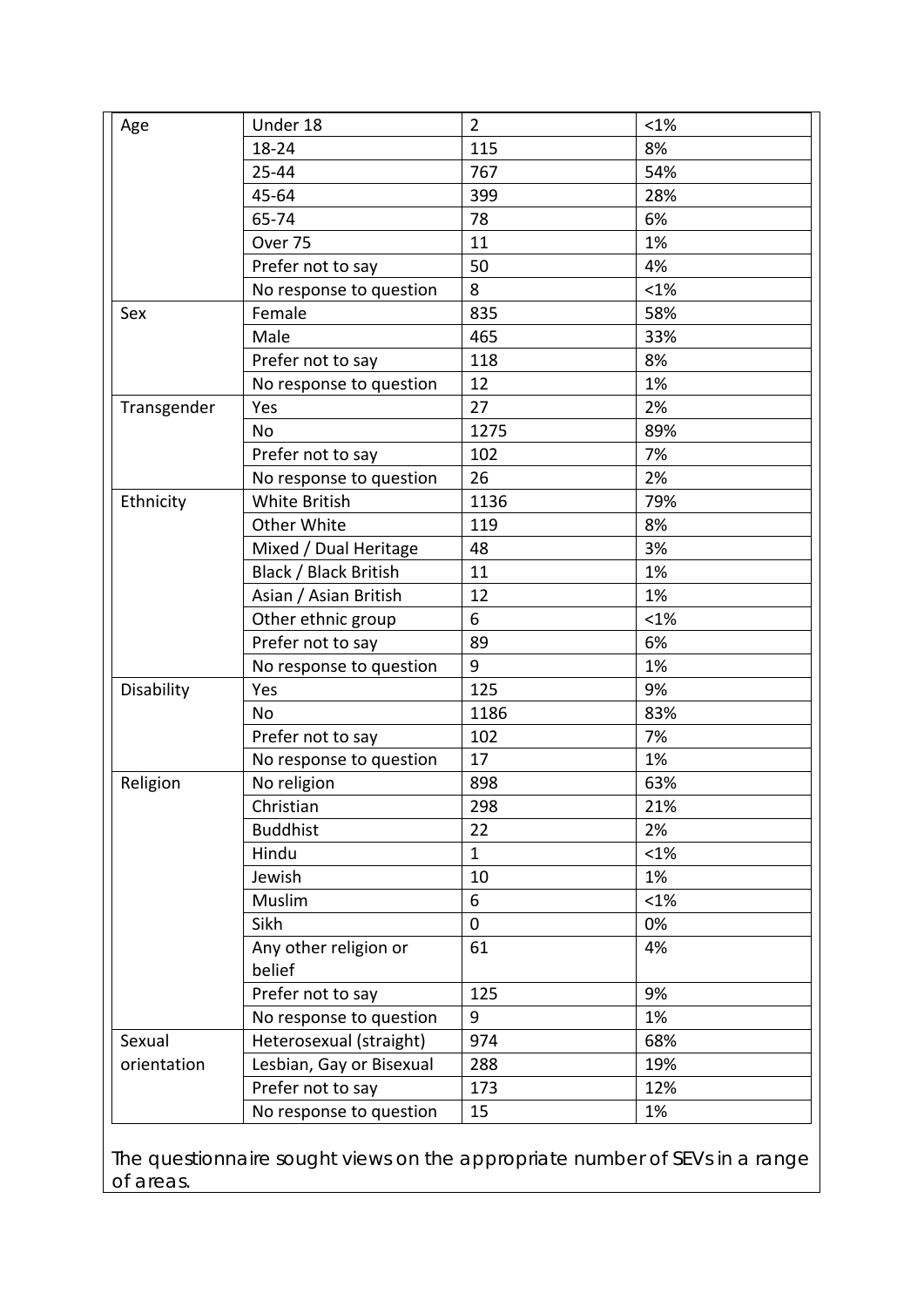The table below show the percentage of respondents who felt that zero (none) was the appropriate number for sexual entertainment venues and sex shops by types of area in the city.

| Type of area                 | Sexual Entertainment Venues | Sex shop |
|------------------------------|-----------------------------|----------|
| residential area             | 58%                         | 54%      |
| deprived area                | 56%                         | 51%      |
| suburban area                | 53%                         | 48%      |
| industrial area              | 41%                         | 34%      |
| busy late night economy      | 33%                         | 27%      |
| area                         |                             |          |
| built up area e.g. shopping  | 42%                         | 32%      |
| precincts/local high streets |                             |          |
| city centre, or area         | 36%                         | 27%      |
| immediately surrounding it   |                             |          |
| rural area                   | 48%                         | 43%      |

39% disagreed or strongly disagreed with the statement that it would be appropriate to have sex cinemas in Bristol.

A full consultation was undertaken subsequent to the pre-consultation questionnaire and also reveals a wide range of responses to the proposed draft policy, providing further insight into the views of the public about these types of venues.

The consultation was open between 16 August 2019 and 10 November 2019 and asked a number of questions in relation to the draft policy. It was also sent to the Citizen Panel for comment. The Citizen Panel is made up of over 1000 people representative of the population of Bristol and its demographics.

77% of responses to the main consultation were from members of the public, 9% were from members of the trade, 6% were from other businesses or organisations, 6% were from community groups or organisations or interest groups, and 9 councillors and one member of parliament completed the survey. In respect of the Citizen Panel 425 people responded, representing 35% of their membership, with 97% of them being members of the public.

The majority of people answered one or more of the equalities monitoring questions. Most (50%) of respondents were women. As with the pre consultation questionnaire, the overall proportion of respondents who were not White British was broadly representative of Bristol census data, but some particular ethnicities were under-represented. Similarly the views of young people and people aged 65+ were somewhat under-represented. In each part of the review process we have also received representations in support of a nil-cap approach (i.e. no SEV premises should be licensed) including from Bristol Fawcett, Bristol Women's Voice, Bristol Women's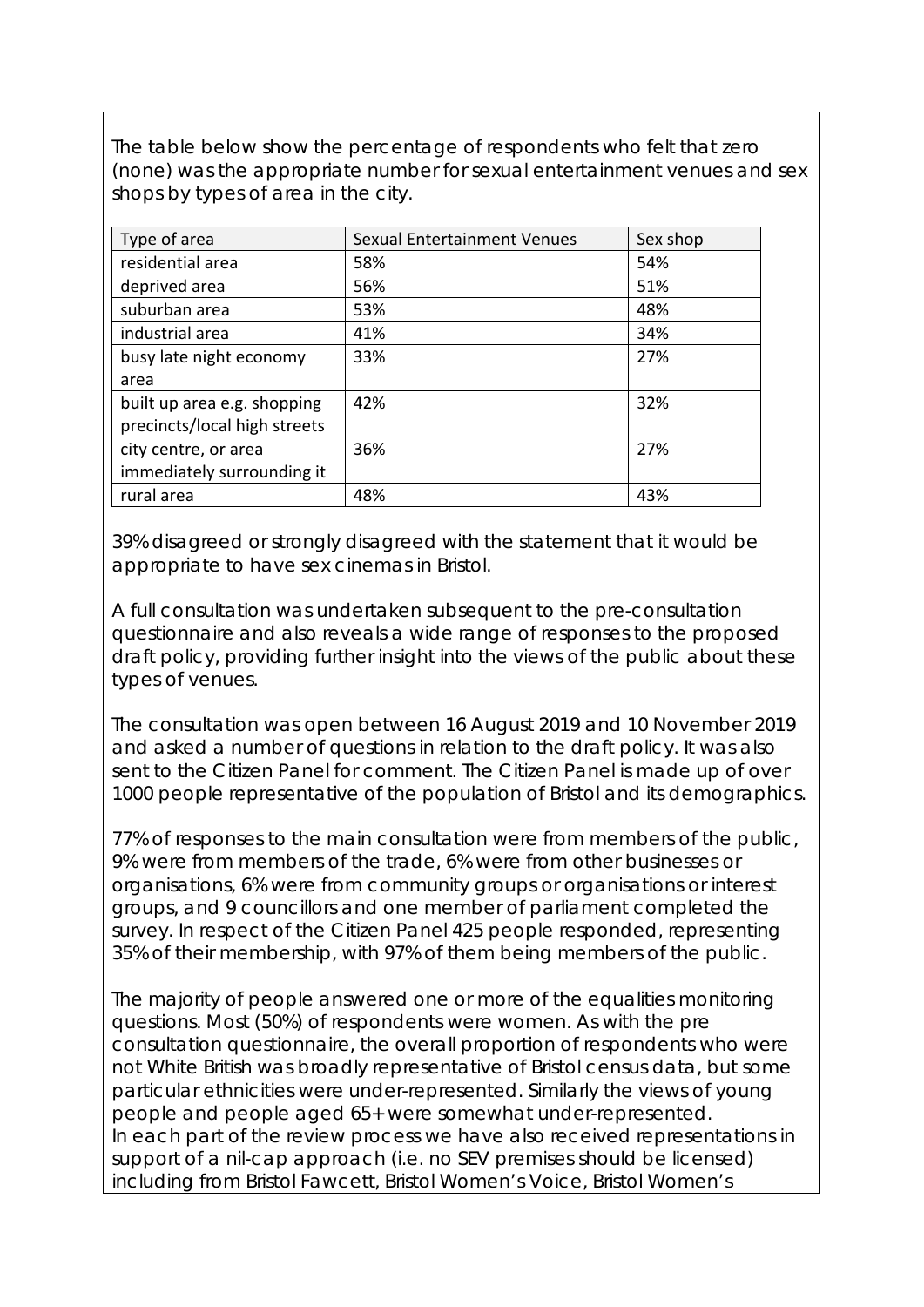Commission, Police and Crime Commissioner, and Bristol Rape Crisis (SARSAS). Their representations primarily focus on the potentially negative impact of sexual entertainment venues on women and how they relate to the wider issues of gender equality.

|             | <b>Respondent characteristic</b>                      | Number of responses to<br>questionnaire | % responses to equalities<br>question |
|-------------|-------------------------------------------------------|-----------------------------------------|---------------------------------------|
|             | 18-24                                                 | 81                                      | 8%                                    |
|             | 25-34                                                 | 254                                     | 24%                                   |
|             | 35-44                                                 | 215                                     | 21%                                   |
|             | 45-54                                                 | 151                                     | 14%                                   |
| Age         | 55-64                                                 | 141                                     | 14%                                   |
|             | 65-74                                                 | 51                                      | 5%                                    |
|             | 75-84                                                 | 10                                      | 1%                                    |
|             | 85 or over                                            | 3                                       | $< 1\%$                               |
|             | Not given                                             | 140                                     | 13%                                   |
|             | Female                                                | 523                                     | 52%                                   |
| Gender      | Male                                                  | 340                                     | 34%                                   |
|             | Prefer not to say                                     | 129                                     | 13%                                   |
|             | Other                                                 | 17                                      | 2%                                    |
|             | Yes                                                   | 13                                      | 1%                                    |
| Transgender | No                                                    | 858                                     | 86%                                   |
|             | Prefer not to say                                     | 131                                     | 13%                                   |
|             | White British / English / Irish /<br>Scottish         | 743                                     | 71%                                   |
|             | Other White                                           | 49                                      | 5%                                    |
|             | Mixed / Multi ethnic group                            | 27                                      | 3%                                    |
| Ethnicity   | Black / African / Caribbean / Black<br><b>British</b> | 18                                      | 2%                                    |
|             | Asian / Asian British                                 | 12                                      | 1%                                    |
|             | Gypsy / Roma / Irish Traveller                        | 5                                       | $< 1\%$                               |
|             | Other ethnic group                                    | $\mathbf{1}$                            | <1%                                   |
|             | Not given                                             | 190                                     | 18%                                   |

**2.2 Who is missing? Are there any gaps in the data?** 

We do not have reliable local diversity data for some protected characteristics especially where this has not historically been included in statutory reporting.

Most of the detailed representation and feedback we have received have been regarding sexual entertainment venues rather than sex shops or sex cinemas. Whilst many of the issues raised would be likely to apply to sex cinemas, sex shops may not generally be perceived as having the same degree of potential negative impact. However some stakeholders have said the issues require further consideration.

Although the policy relates to license holders it has the potential to affect anyone living in Bristol who comes into contact with a licensed premise. The Council is mindful of possible concerns of the local community and that there can be conflict between applicants and objectors.

SEVs are required to renew their licences annually, giving an opportunity for persons affected by them to put their views forward. Over the last seven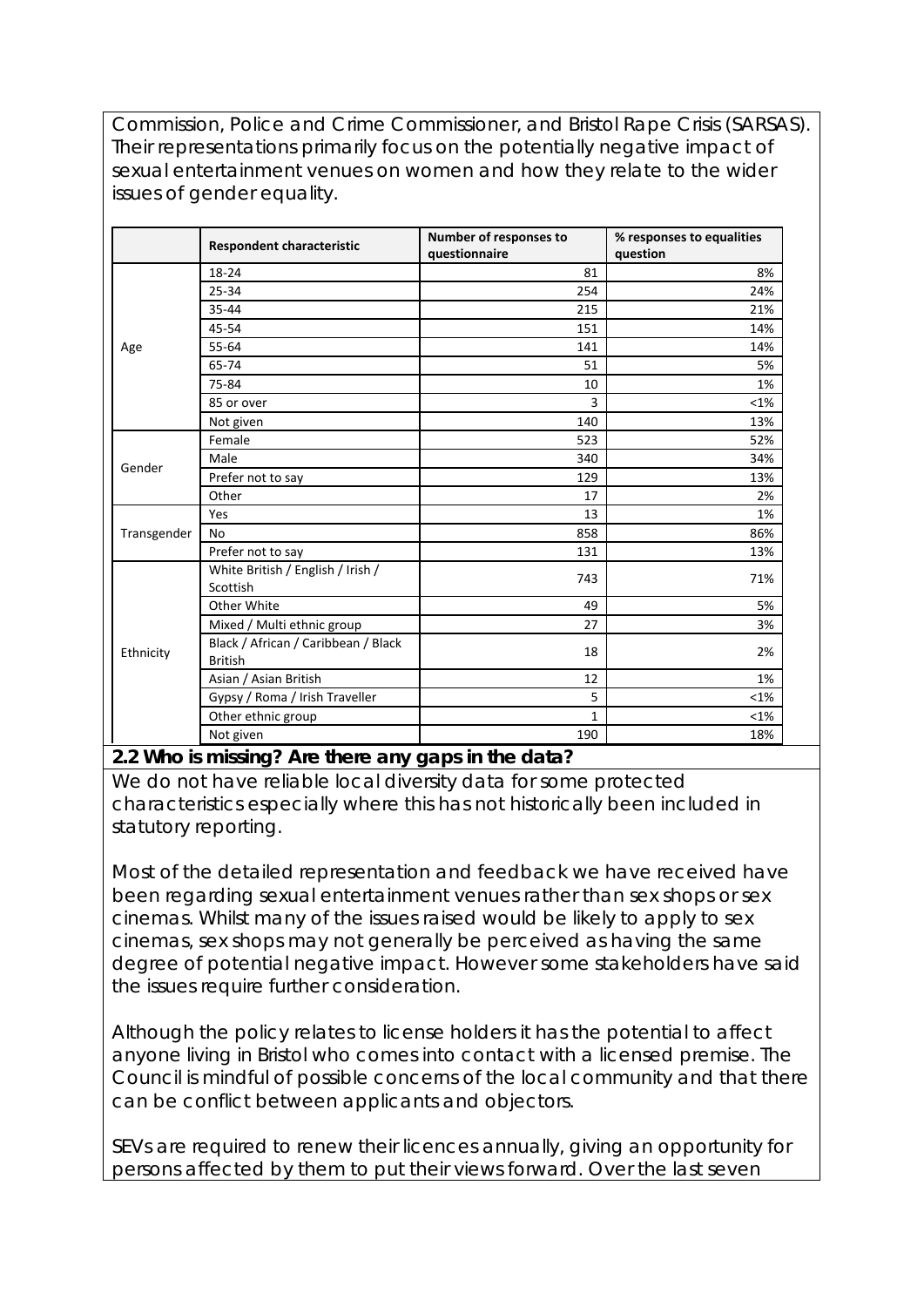years, objectors have exercised this right and the committee have been able to consider these views along with the applicants. This gives insight into the views of those who object to this type of activity.

Sex shops are also required to renew their licences annually, giving an opportunity for persons affected by them to put their views forward. Objections are rarely received in relation to these applications, and so it is generally concluded that there are no strong objections to them.

Generally objections are received from persons who do not want these types of venues to be licensed and only occasionally do people make representations in support in relation to either sexual entertainment venues or sex shops.

#### **2.3 How have we involved, or will we involve, communities and groups that could be affected?**

Comments were invited at an early stage in the review process, and the working group met with a number of individuals, interest groups, regulators and persons involved in the trade to hear their views. These persons and groups also submitted various documents, internet pages, and research to support their views.

A pre-consultation questionnaire was created to assist in drafting the revised policy. It was available for eight weeks on the council's website, and in other formats. It sought responses from the public to questions around the appropriateness of these types of venues in relation to locations, other types of premises, and specific areas of Bristol. Persons who had previously commented on applications, along with regulators such as the Police, persons involved in the trade, and the general public were invited to respond. The questionnaire garnered 1430 responses from a range of people.

The draft policy was released for a consultation period of 12 weeks and the views of previous commenters, regulators, persons involved in the trade, and members of the public were sought. The views of the Citizen Panel were also sought.

NB Some prominent city leaders e.g. the Mayor of Bristol and Police and Crime Commissioner have publicly said that they oppose the current licensing arrangements and support ridding the city of sexual entertainment venues.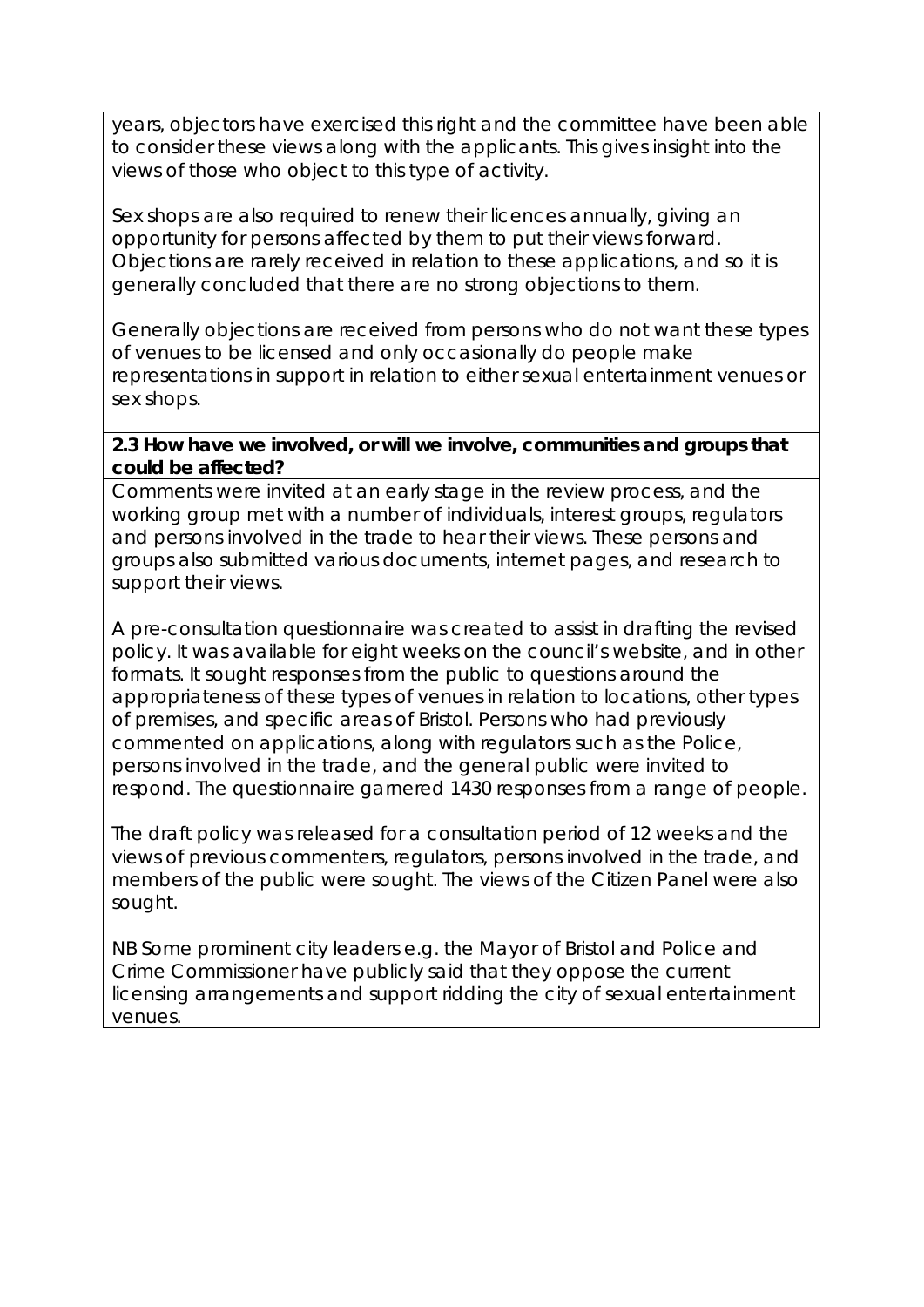## **Step 3: Who might the proposal impact?**

Analysis of impacts on people with protected characteristics must be rigourous. Please demonstrate your analysis of any impacts in this section, referring to all of the equalities groups as defined in the Equality Act 2010.

#### **3.1 Does the proposal have any potentially adverse impacts on people with protected characteristics?**

For illustrative purposes we have highlighted in the table different mitigations / justifications / comments regarding for two contrasting options, however this does not mean that these are the only options available to the Licensing Committee:

#### **Option 1:**

SEVs - Nil Cap City Centre Locality, Nil Cap Old Market Locality, Nil Cap Bishopston/Redland/Cotham/Ashley Locality. The remaining localities are to be determined on a case by case basis. Sex Shops – Numbers remain as per current policy.

#### **Option 2**

SEVs – Maintain current numbers – 2 City Centre Locality, 1 Old Market Locality, Nil Cap Bishopston/Redland/Cotham/Ashley Locality.

The remaining localities are to be determined on case by case basis. Sex Shops – Numbers remain as per current policy.

| Potential impact / issue                       | Mitigation / Justification / Comment                                              |  |  |
|------------------------------------------------|-----------------------------------------------------------------------------------|--|--|
| General                                        | Option 1: (locality nil caps<br>Option 2: (no change to current caps)             |  |  |
|                                                | introduced)                                                                       |  |  |
| Whilst UK Parliament has established that SEVs | As decision makers The Licensing Committee must fully understand and consider     |  |  |
| are a lawful activity, Home Office Guidance    | the issues that have been raised and take into account the potential wider        |  |  |
| 2010 states that a nil cap may be appropriate  | impact for Bristol citizens when approving the revised Sex Establishment Venues   |  |  |
| and some other local authorities have adopted  | policy.                                                                           |  |  |
| this approach. The Council must consider this  |                                                                                   |  |  |
| alongside the public sector equality duty.     | There is a view that if a nil cap policy was introduced this could lead to sexual |  |  |
|                                                | entertainment to be 'driven underground', or that licensed premises might         |  |  |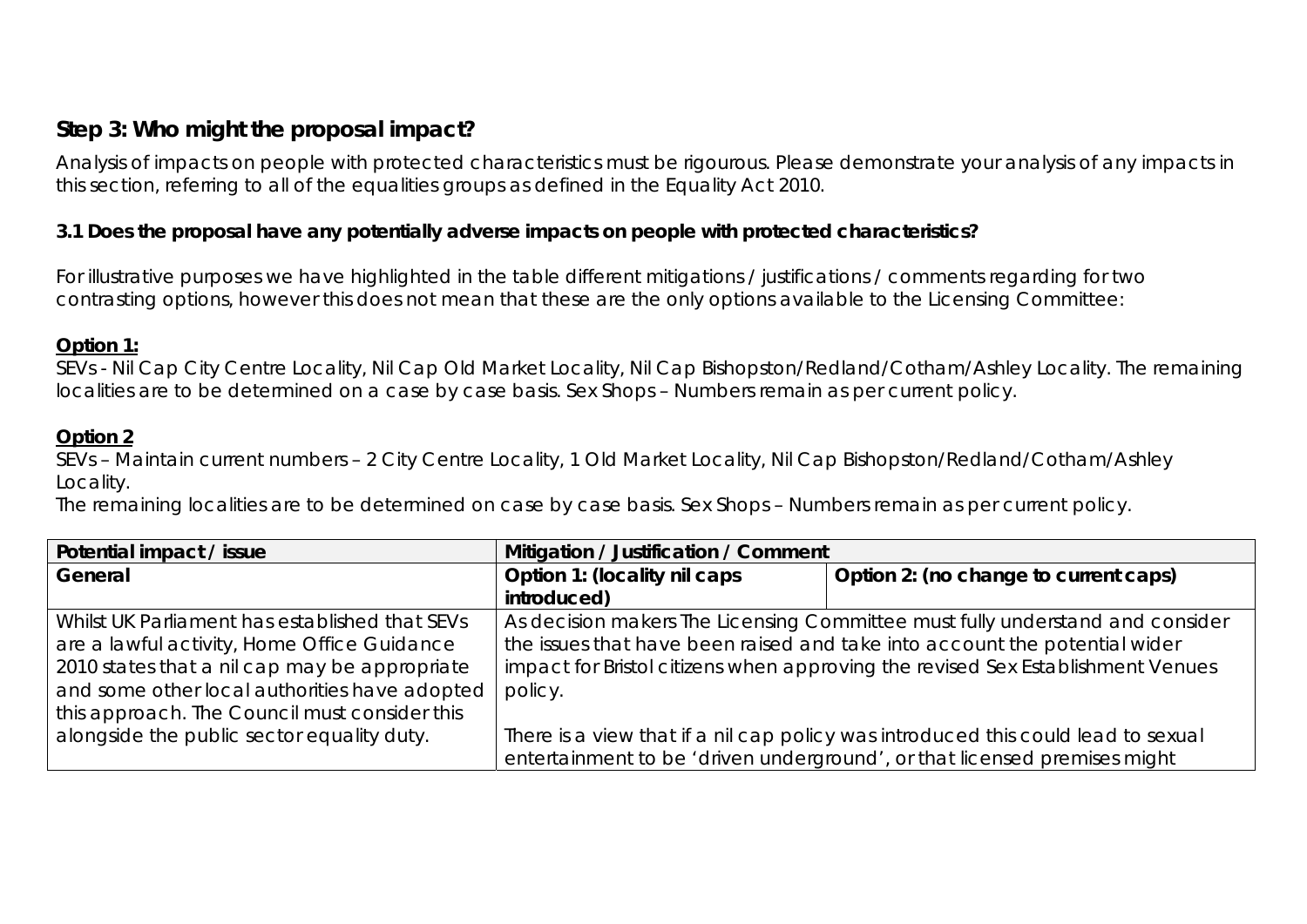| Potential impact / issue                                                                                                                                                                                                                                                                                                                                                                       | Mitigation / Justification / Comment                                                                                                                                                                                                                                                                                                                                                                                                                                                                                                                                                                                                                                                                                                       |                                                                                                                                                                                                                                                                                                                                                                                                                                                                                                                                                                                                                                                                                       |
|------------------------------------------------------------------------------------------------------------------------------------------------------------------------------------------------------------------------------------------------------------------------------------------------------------------------------------------------------------------------------------------------|--------------------------------------------------------------------------------------------------------------------------------------------------------------------------------------------------------------------------------------------------------------------------------------------------------------------------------------------------------------------------------------------------------------------------------------------------------------------------------------------------------------------------------------------------------------------------------------------------------------------------------------------------------------------------------------------------------------------------------------------|---------------------------------------------------------------------------------------------------------------------------------------------------------------------------------------------------------------------------------------------------------------------------------------------------------------------------------------------------------------------------------------------------------------------------------------------------------------------------------------------------------------------------------------------------------------------------------------------------------------------------------------------------------------------------------------|
| The council has a public sector equality duty to<br>have due regard when carrying out its<br>functions to the need to eliminate unlawful<br>discrimination, harassment, victimisation;<br>advance equality of opportunity; and foster<br>good relations <sup>4</sup> . There is a significant risk of<br>challenge if the proposed policy approach<br>does not sufficiently address this duty. | operate without controls under the exemption afforded to premises who have<br>sexual entertainment on no more than eleven occasions per year <sup>5</sup> (or TENs<br>regime <sup>6</sup> ). However there is a counter-view that if there was a 'nil-cap' policy then<br>demand would also go down accordingly because the industry is fuelled by the<br>supply of performers, not by a demand for performances. We are not aware of<br>evidence at this time in other areas with a nil-cap of any marked increase in<br>sexual entertainment evenings under the TENs regime.<br>For both Option 1 and Option 2 - we are not currently aware of any significant<br>potential negative impacts from the continuing licensing of Sex Shops. |                                                                                                                                                                                                                                                                                                                                                                                                                                                                                                                                                                                                                                                                                       |
| Age                                                                                                                                                                                                                                                                                                                                                                                            | Option 1: (locality nil caps<br>introduced)                                                                                                                                                                                                                                                                                                                                                                                                                                                                                                                                                                                                                                                                                                | Option 2: (no change to current caps)                                                                                                                                                                                                                                                                                                                                                                                                                                                                                                                                                                                                                                                 |
| Underage people may attempt to enter SEV<br>premises as a customer.<br>Increased numbers of people living in the City<br>Centre and Old Market including new student<br>accommodation (predominantly for young<br>people) may mean that the licencing of SEVs in<br>these areas is no longer appropriate.                                                                                      | These potential issues would be<br>entirely mitigated in those<br>localities where a nil cap was<br>introduced.                                                                                                                                                                                                                                                                                                                                                                                                                                                                                                                                                                                                                            | The legislation prohibits persons under the<br>age of 18 being admitted to or employed on<br>licensed premises. It is also likely that any<br>premise licensed as a sexual establishment<br>venue will also be licensed under the<br>Licensing Act 2003. This primary legislation<br>provides for various offences and<br>requirements associated with the protection<br>of children from harm and the sale and<br>consumption of alcohol by children.<br>The policy holds that sex establishments may<br>be inappropriate near to particular sensitive<br>uses, including schools, family leisure facilities,<br>residential dwellings, youth facilities and<br>cultural facilities. |

<sup>&</sup>lt;sup>4</sup> This is a brief summary of the PSED duty which is described in more detail here <u>https://www.equalityhumanrights.com/en/advice-and-guidance/public-sector-equality-duty</u><br><sup>5</sup> Local Government (Miscellaneous Provisions) A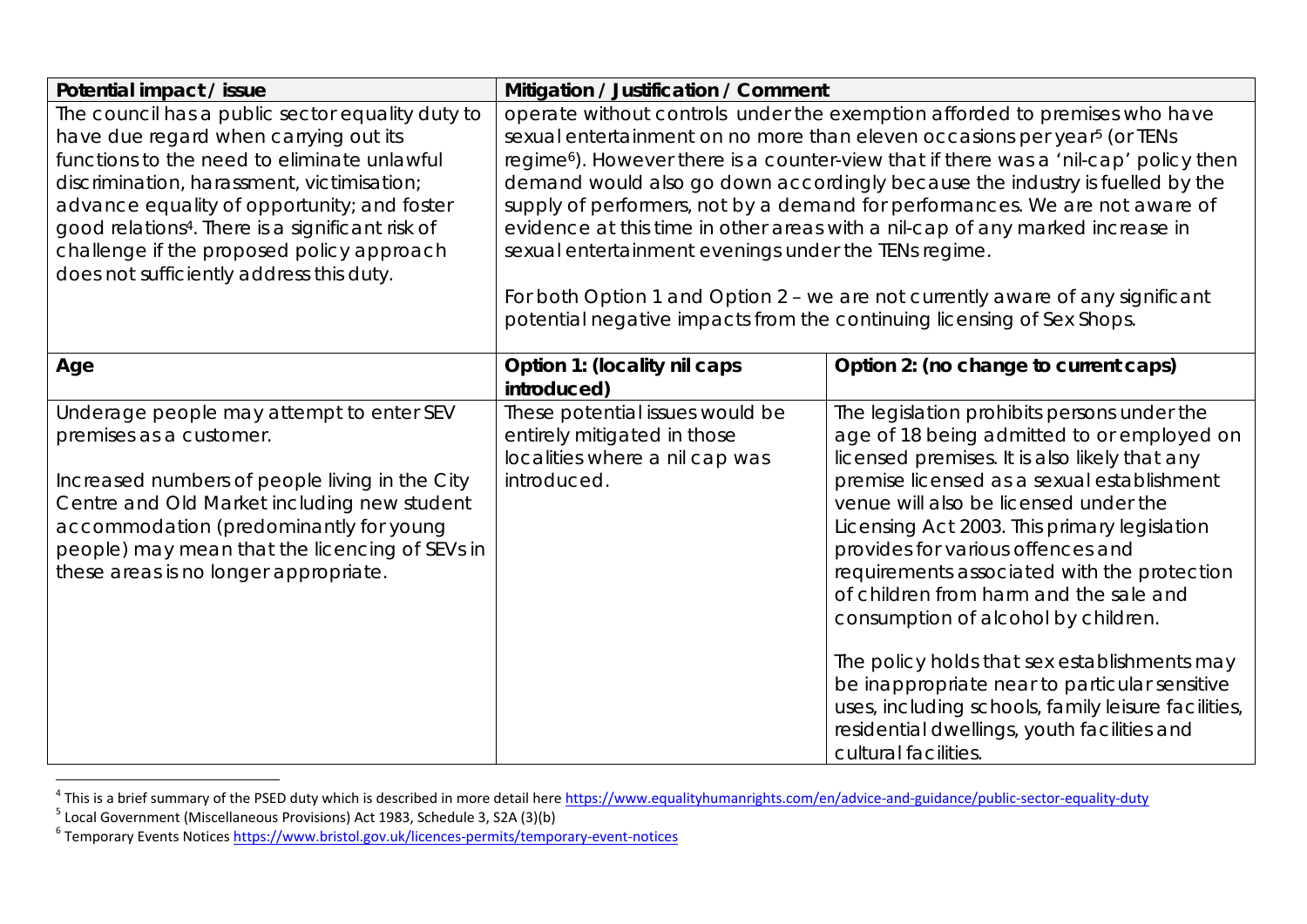| Potential impact / issue                                                                                                                  | Mitigation / Justification / Comment                                                                                           |                                                                                                                                                                                                                                                                                                                                                                                                                                                                                                                                                                                                                                                                                                                                                         |  |
|-------------------------------------------------------------------------------------------------------------------------------------------|--------------------------------------------------------------------------------------------------------------------------------|---------------------------------------------------------------------------------------------------------------------------------------------------------------------------------------------------------------------------------------------------------------------------------------------------------------------------------------------------------------------------------------------------------------------------------------------------------------------------------------------------------------------------------------------------------------------------------------------------------------------------------------------------------------------------------------------------------------------------------------------------------|--|
|                                                                                                                                           |                                                                                                                                | The policy requires the Council to take into<br>account on a case-by-case basis all relevant<br>considerations including the character of the<br>locality; residential, leisure and educational<br>establishments; other uses in the locality<br>including family friendly facilities; the risk of<br>public nuisance; whether the locality is<br>subject of stress caused by a cumulative<br>impact of premises.                                                                                                                                                                                                                                                                                                                                       |  |
| <b>Disability</b>                                                                                                                         | Option 1: (locality nil caps<br>introduced)                                                                                    | Option 2: (no change to current caps)                                                                                                                                                                                                                                                                                                                                                                                                                                                                                                                                                                                                                                                                                                                   |  |
| The application and representation process for<br>SEV licensing may not be sufficiently accessible<br>or transparent for disabled people. | This potential issue would not be<br>applicable in localities where a nil<br>cap was introduced.<br>See also Option 2 comments | We will ensure that the application and<br>representation process has a clear timetable<br>with information advertised online (licensing<br>web pages) as well as being available in<br>different languages and formats if requested.<br>Responses can be made online or through<br>electronic means as well as in hard copy.<br>Public notice must be given of all<br>applications and we intend to prescribe a<br>form of application that facilitates public<br>representations, including, for example,<br>requiring applicants to identify the brand<br>name under which the premises are<br>intended to operate and other material<br>information.<br>The policy says that the council will also<br>display additional notices in the area making |  |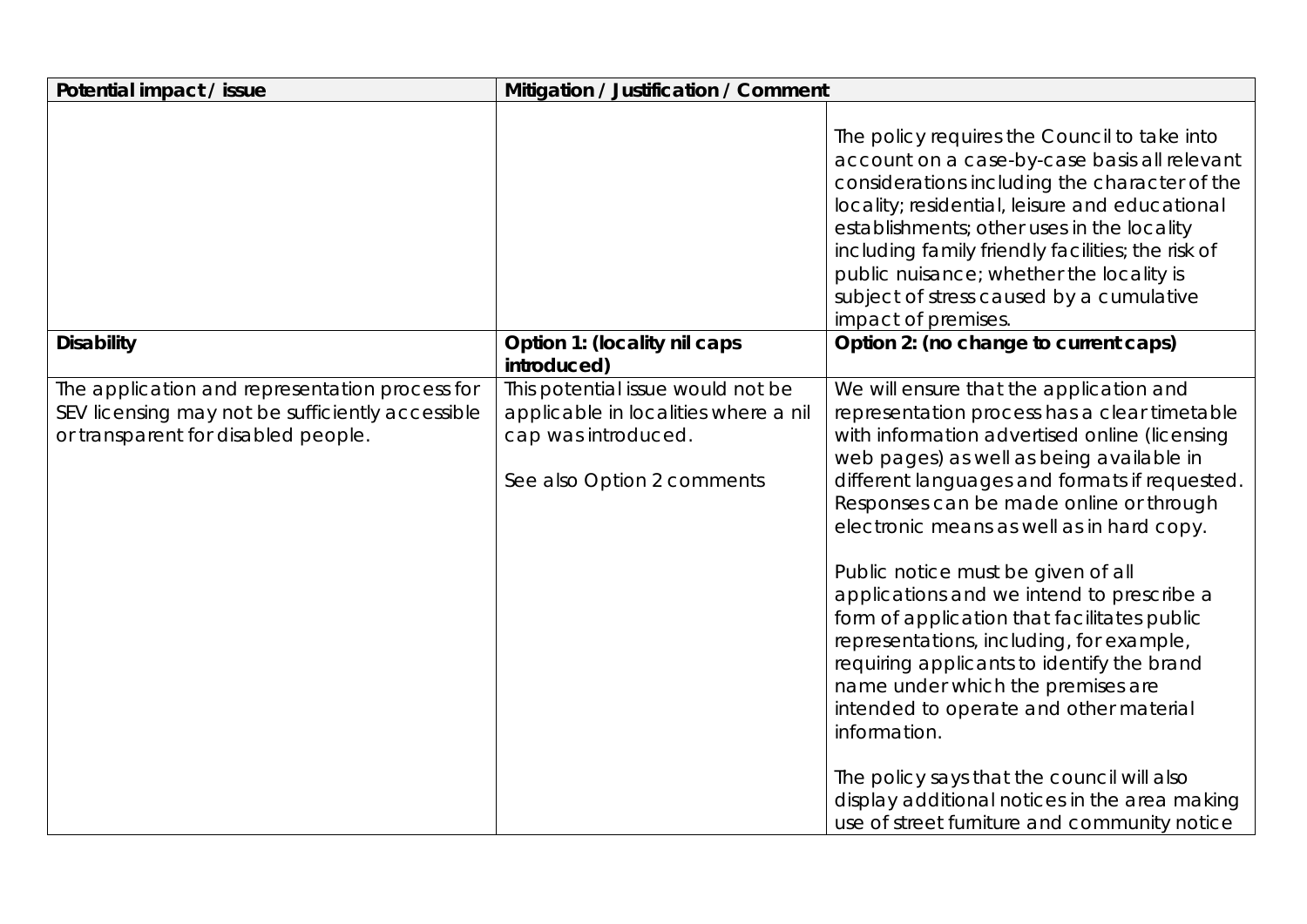| Potential impact / issue                          | Mitigation / Justification / Comment        |                                                      |
|---------------------------------------------------|---------------------------------------------|------------------------------------------------------|
|                                                   |                                             | boards. It also intends to notify local              |
|                                                   |                                             | councillors about applications within their          |
|                                                   |                                             | wards.                                               |
| Gender reassignment                               | Option 1: (locality nil caps                | Option 2: (no change to current caps)                |
|                                                   | introduced)                                 |                                                      |
| Premises which admit men only or women only       | This potential issue would not be           | We are not aware of any licensed premises            |
| may potentially discriminate against              | applicable in localities where a nil        | which do not permit persons of a particular          |
| transgender / trans people.                       | cap was introduced.                         | gender entering or being employed within<br>Bristol. |
|                                                   | See also Option 2 comments                  |                                                      |
|                                                   |                                             | Operators of licensed premises are required          |
|                                                   |                                             | to comply with the Equality Act 2010.                |
| Marriage and Civil Partnership                    | No issues identified at this stage          | No issues identified at this stage                   |
| <b>Pregnancy and Maternity</b>                    | No issues identified at this stage          | No issues identified at this stage                   |
| Race                                              | No issues identified at this stage          | No issues identified at this stage                   |
| <b>Religion or Belief:</b>                        | Option 1: (locality nil caps                | Option 2: (no change to current caps)                |
|                                                   | introduced)                                 |                                                      |
| Certain religions (e.g. Christianity, Islam,      | This potential issue would be               | The policy holds that sex establishments may         |
| Judaism, Hinduism, Buddhism, and Sikh) may be     | entirely mitigated in localities            | be inappropriate near to particular sensitive        |
| offended or have moral objections to the          | where a nil cap was introduced.             | uses, including places of worship, and should        |
| presence of a sex establishment.                  |                                             | have regard to any potential impact on               |
|                                                   | See also Option 2 comments                  | these premises.                                      |
| Sex                                               | Option 1: (locality nil caps<br>introduced) | Option 2: (no change to current caps)                |
| Introducing a 'nil cap' policy in any locality    | We are not aware of any specific            | This potential issue would be entirely               |
| where there are existing SEVs is likely to have a | mitigation for this risk. A 'nil cap'       | mitigated if there is no change to current           |
| disproportionately negative impact on the         | policy approach would need to               | policy.                                              |
| livelihood of predominantly female employees.     | be justified on the basis that the          |                                                      |
|                                                   | overall benefit for citizens                |                                                      |
|                                                   | outweighs the potentially                   |                                                      |
|                                                   | negative economic impact on a               |                                                      |
|                                                   | largely female workforce.                   |                                                      |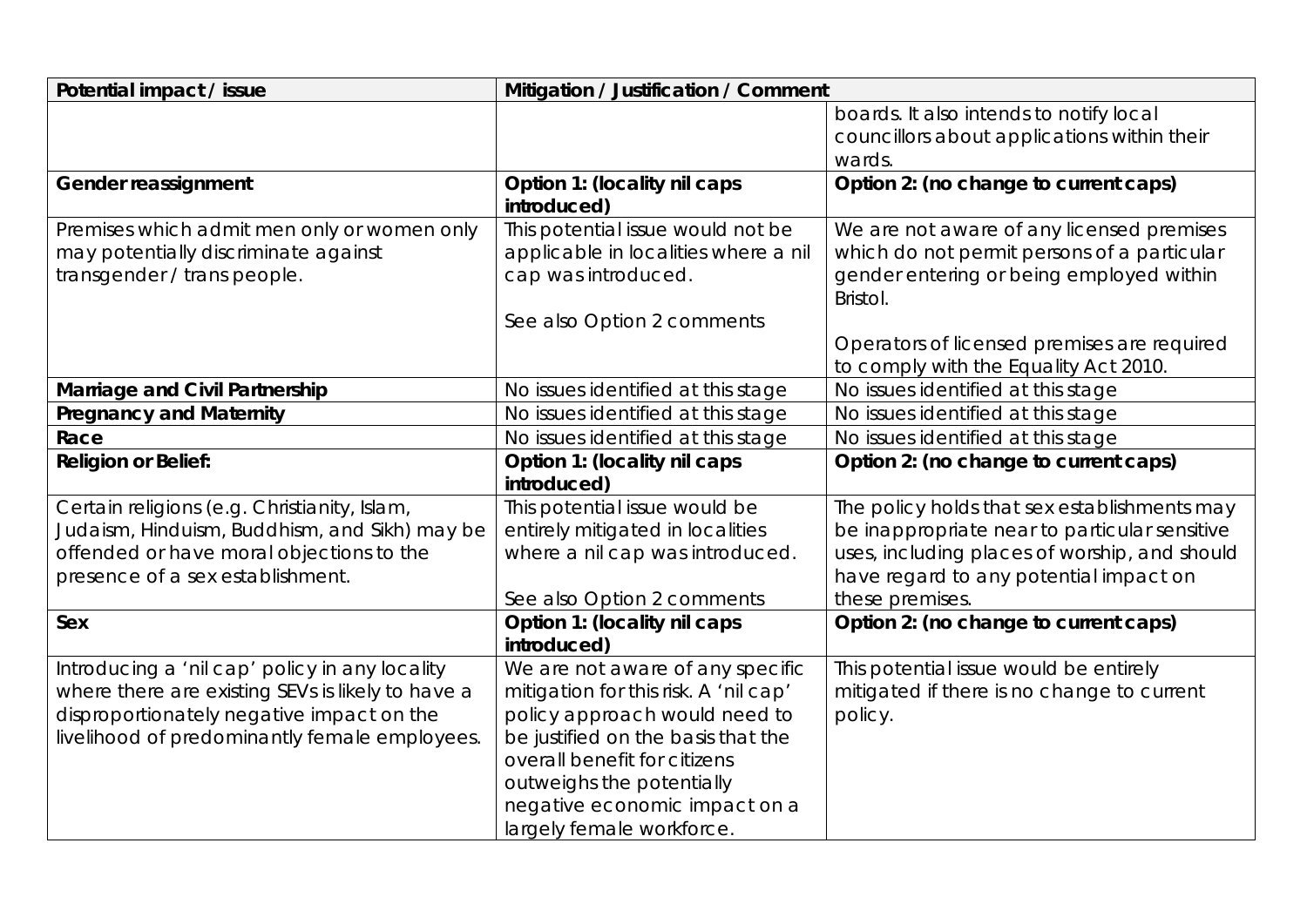| Potential impact / issue                                                                                                                                                                                                                                                                                 | Mitigation / Justification / Comment |                                                                                                                                                                                                                                                                                                                                                                                  |
|----------------------------------------------------------------------------------------------------------------------------------------------------------------------------------------------------------------------------------------------------------------------------------------------------------|--------------------------------------|----------------------------------------------------------------------------------------------------------------------------------------------------------------------------------------------------------------------------------------------------------------------------------------------------------------------------------------------------------------------------------|
| Safety of performers in SEVs: Some research has                                                                                                                                                                                                                                                          | SEV workers may still be at          | Licensing conditions for SEV premises aim to                                                                                                                                                                                                                                                                                                                                     |
| found that women who work in SEVs can be                                                                                                                                                                                                                                                                 | increased risk of harm despite the   | protect employees and the policy has strict                                                                                                                                                                                                                                                                                                                                      |
| subject to high levels of abusive behaviour from                                                                                                                                                                                                                                                         | strict rules imposed by licensing    | rules prohibiting any physical contact                                                                                                                                                                                                                                                                                                                                           |
| customers e.g. verbal harassment and                                                                                                                                                                                                                                                                     | conditions.                          | between workers and customers in SEVs.                                                                                                                                                                                                                                                                                                                                           |
| unwanted touching from customers <sup>7</sup> , and                                                                                                                                                                                                                                                      |                                      |                                                                                                                                                                                                                                                                                                                                                                                  |
| assaults experienced by performers may not                                                                                                                                                                                                                                                               | This potential issue would be        | Licences can only be refused or revoked on                                                                                                                                                                                                                                                                                                                                       |
| always be reported to outside agencies by SEV                                                                                                                                                                                                                                                            | entirely mitigated in localities     | statutory grounds, which are listed in the                                                                                                                                                                                                                                                                                                                                       |
| staff. There is no standardised Code of Conduct                                                                                                                                                                                                                                                          | where a nil cap is introduced.       | legislation. We would consider further how                                                                                                                                                                                                                                                                                                                                       |
| that performers or audience members should                                                                                                                                                                                                                                                               |                                      | the wording of the final policy can ensure                                                                                                                                                                                                                                                                                                                                       |
| comply with to protect the rights and safety of                                                                                                                                                                                                                                                          |                                      | that the gravity of any evidence of harm to                                                                                                                                                                                                                                                                                                                                      |
| performers and aspects of the policy which aim                                                                                                                                                                                                                                                           |                                      | women linked to SEVs activity is properly                                                                                                                                                                                                                                                                                                                                        |
| to protect performers may not be complied                                                                                                                                                                                                                                                                |                                      | considered, without prejudicing licensing                                                                                                                                                                                                                                                                                                                                        |
| with.                                                                                                                                                                                                                                                                                                    |                                      | hearings.                                                                                                                                                                                                                                                                                                                                                                        |
| Some stakeholders have raised the issue that<br>the provision of literature and signposting to<br>sexual problems, family planning and sexually<br>transmitted diseases suggest that performers<br>engage in prostitution and gender-based<br>violence is a more likely occurrence during their<br>work. |                                      | The policy proposes a number of standard<br>conditions attached to licences which<br>include requirements for CCTV, code of<br>conduct and rules for performers and<br>customers, and prevention of physical<br>contact between performers and customers.<br>The code of conduct and rules must be<br>displayed in the venue, and all staff and<br>customers made aware of them. |
|                                                                                                                                                                                                                                                                                                          |                                      | Unannounced enforcement visits take place<br>which include randomised checks of the<br>CCTV footage to ensure the rules are being<br>followed. Penalties are available under the<br>regime where breaches of the licence, or<br>other concerns, are proven to have taken                                                                                                         |

<sup>&</sup>lt;sup>7</sup> For example: University of Leeds Faculty of Education, Social Sciences and Law, The Regulatory Dance http://www.sociology.leeds.ac.uk/research/projects/regulatory-dance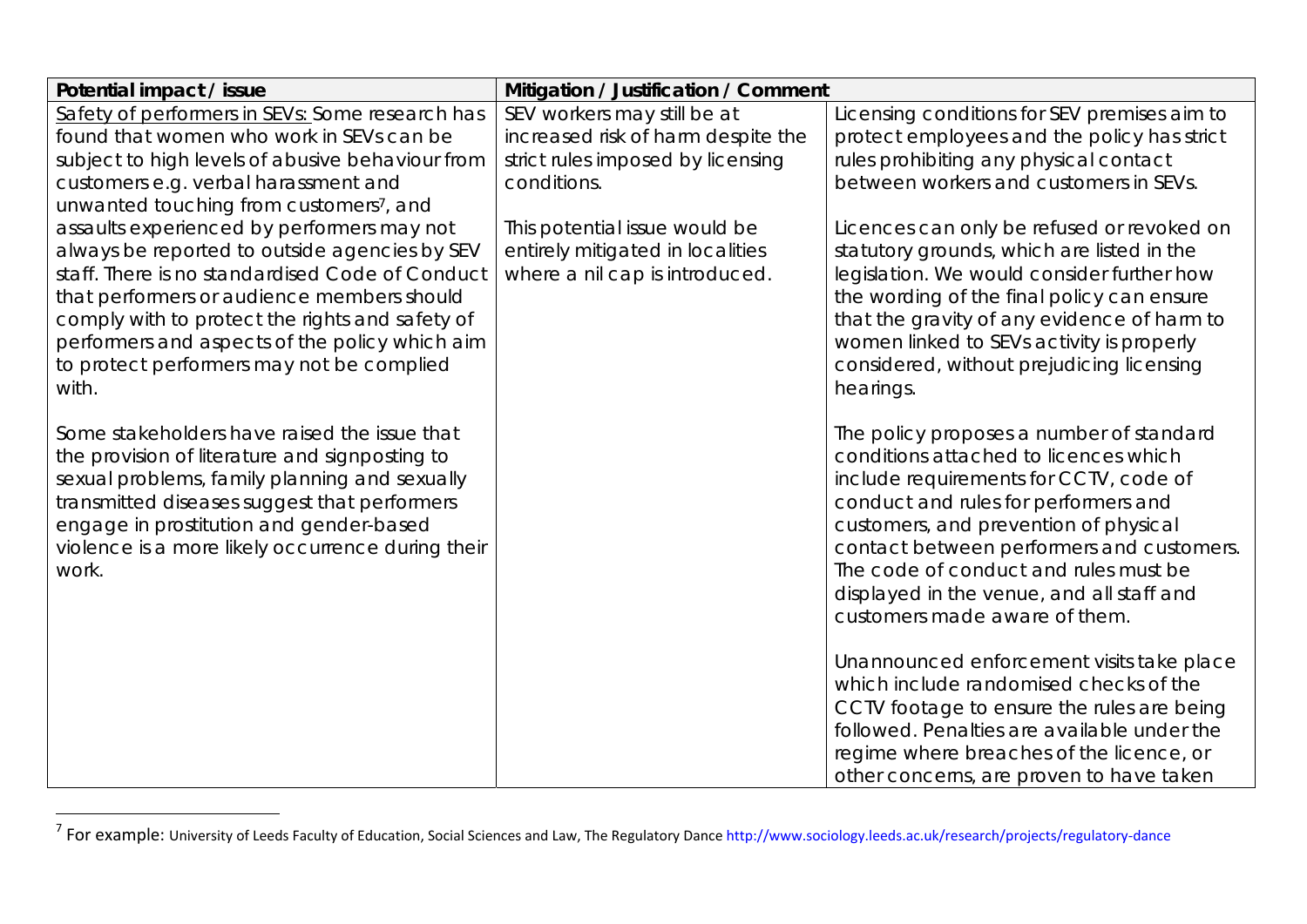| Potential impact / issue                                                                   | Mitigation / Justification / Comment                     |                                                                                           |
|--------------------------------------------------------------------------------------------|----------------------------------------------------------|-------------------------------------------------------------------------------------------|
|                                                                                            |                                                          | place. Licences are required to be renewed<br>on an annual basis, and concerns may also   |
|                                                                                            |                                                          | be raised at this time, with the licence able to<br>be revoked, or additional conditions  |
|                                                                                            |                                                          | imposed, if deemed appropriate.                                                           |
|                                                                                            |                                                          |                                                                                           |
|                                                                                            |                                                          | We fully endorse providing information and                                                |
|                                                                                            |                                                          | guidance on sexual problems, family                                                       |
|                                                                                            |                                                          | planning and sexual transmitted diseases in                                               |
|                                                                                            |                                                          | SEVs as it is good harm-reduction practice.                                               |
|                                                                                            |                                                          | Similar information and guidance is provided                                              |
|                                                                                            |                                                          | in many other places e.g. universities and we                                             |
|                                                                                            |                                                          | do not think that this is an indicator that                                               |
|                                                                                            |                                                          | performers in SEVs are engaged in                                                         |
|                                                                                            |                                                          | prostitution or that gender-based violence is                                             |
|                                                                                            |                                                          | a likely occurrence in their work.                                                        |
| Sexual objectification of women: activity in SEVs                                          | This potential issue would be                            | We have not identified any direct mitigation                                              |
| may be seen to reinforce gender inequality<br>and contribute to a culture that perpetuates | entirely mitigated by introducing a<br>'nil cap' policy. | for this potential issue. However SEVs are<br>lawful activity and the licensing committee |
| negative, sexist interactions between men and                                              |                                                          | must assess the extent to which the proposed                                              |
| women - because the majority of activity in                                                |                                                          | policy approach addresses the public sector                                               |
| SEVs involves men paying women to dance for                                                |                                                          | equality duty (PSED) to eliminate harassment                                              |
| their sexual gratification.                                                                |                                                          | of women and advance equality of                                                          |
|                                                                                            |                                                          | opportunity between men and women. They                                                   |
| The granting of licences to SEV establishments                                             |                                                          | must also consider the PSED in conjunction                                                |
| may be seen to contradict other policies and                                               |                                                          | with their statutory obligations under the                                                |
| obligations the City Council has in tackling                                               |                                                          | Local Government (Miscellaneous Provisions)                                               |
| exploitation and violence against women - e.g.                                             |                                                          | Act 1982 (LGMPA82) under which sex                                                        |
| The European Charter for Equality of Women                                                 |                                                          | establishments are licensed.                                                              |
| and Men in Local Life, and Bristol Against                                                 |                                                          |                                                                                           |
| Violence and Abuse Strategy 2015-2020, which                                               |                                                          |                                                                                           |
| specifically refers to sexual entertainment                                                |                                                          |                                                                                           |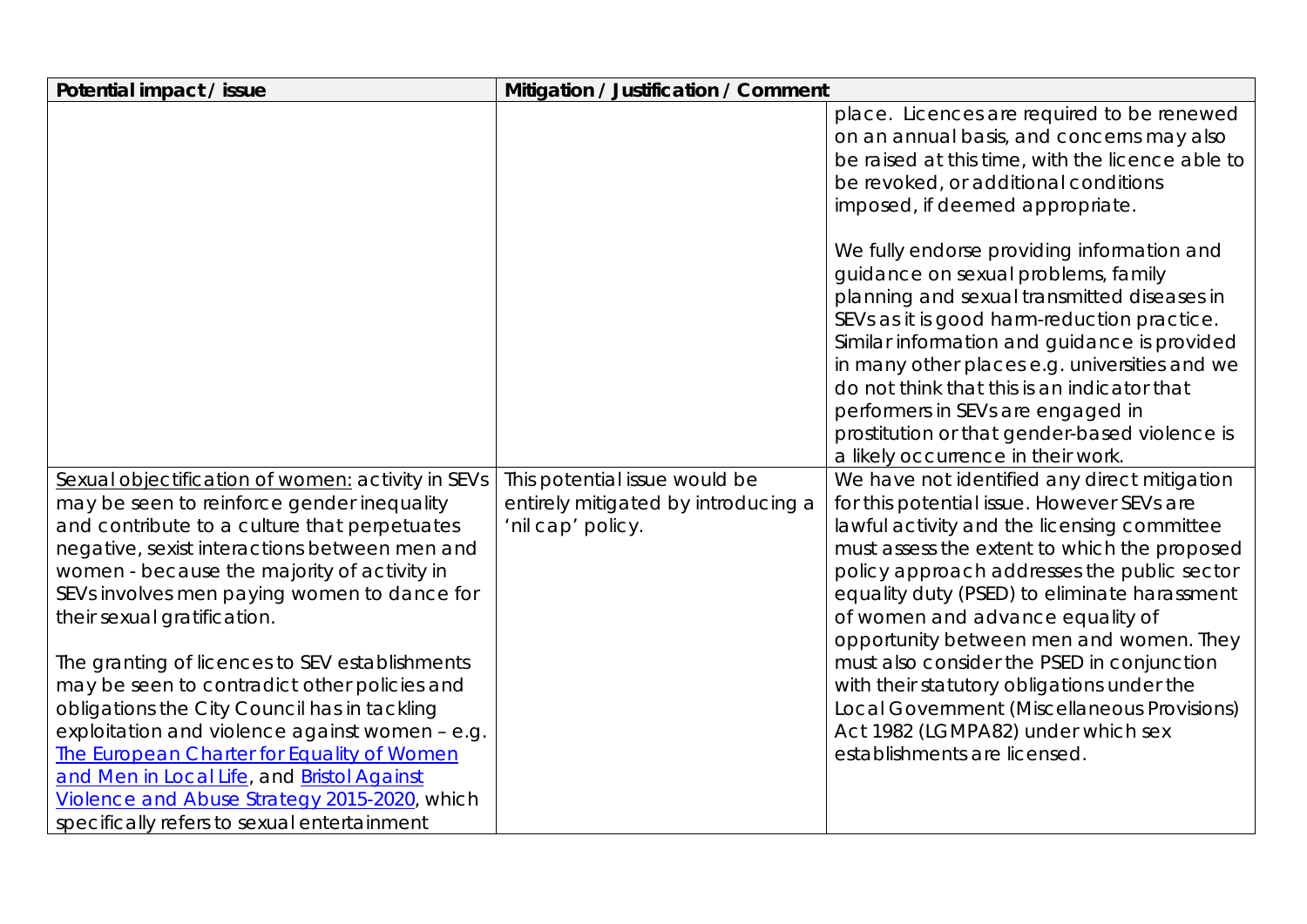| Potential impact / issue                                                                                                                                                                                                                                                                                                                                  | Mitigation / Justification / Comment                                                                |                                                                                                                                                                                                                                                                                                                                      |
|-----------------------------------------------------------------------------------------------------------------------------------------------------------------------------------------------------------------------------------------------------------------------------------------------------------------------------------------------------------|-----------------------------------------------------------------------------------------------------|--------------------------------------------------------------------------------------------------------------------------------------------------------------------------------------------------------------------------------------------------------------------------------------------------------------------------------------|
| venues and includes an aim to challenge the<br>sexualisation and subordination of women and<br>children.                                                                                                                                                                                                                                                  |                                                                                                     |                                                                                                                                                                                                                                                                                                                                      |
| Domestic Violence: As above - there is a risk<br>that by continuing to license SEVs the council is<br>perpetuating a culture which promotes the<br>sexual objectification of women, which<br>research indicates has clear links to increased<br>domestic violence.                                                                                        | This potential risk would be entirely<br>mitigated by introducing a 'nil<br>cap' policy.            | We have not identified a direct mitigation<br>for this potential issue. Ensuring the safety<br>of women is a shared responsibility for<br>everyone including Bristol City Council, and<br>other public bodies and organisations.                                                                                                     |
| Nationally, 27% of women experience domestic<br>abuse in their lifetimes, with negative impacts<br>on mental and physical health and further<br>impact on families including children. The rate<br>of recorded domestic abuse incidents in Bristol<br>has shown a significant rise over the last 2 years<br>and 74% of victims were female <sup>8</sup> . |                                                                                                     | The existing policy approach would need<br>to be justified on the basis that SEVs are<br>lawful activity and whilst there is<br>academic research relating to the<br>damaging effects of sexual<br>entertainment on attitudes to women<br>and girls, we do not have sufficient local<br>evidence to clearly link Bristol SEV with an |
| Domestic violence may not happen in the<br>vicinity of SEVs but be perpetrated by men at<br>other time e.g. travelling home, or in peoples'<br>homes as a direct result.                                                                                                                                                                                  |                                                                                                     | increase in crimes or sexual assaults in the<br>vicinity of surrounding areas.                                                                                                                                                                                                                                                       |
| Sex trafficking: There is a concern that<br>trafficked or exploited women could end up<br>working in SEVs and that clubs themselves have                                                                                                                                                                                                                  | This potential issue would be<br>entirely mitigated in localities<br>where a nil cap is introduced. | The draft policy states that no person shall be<br>employed or shall perform at the premises<br>who has unspent convictions for any                                                                                                                                                                                                  |

<sup>&</sup>lt;sup>8</sup> Bristol Women's Health 2017 JSNA Chapter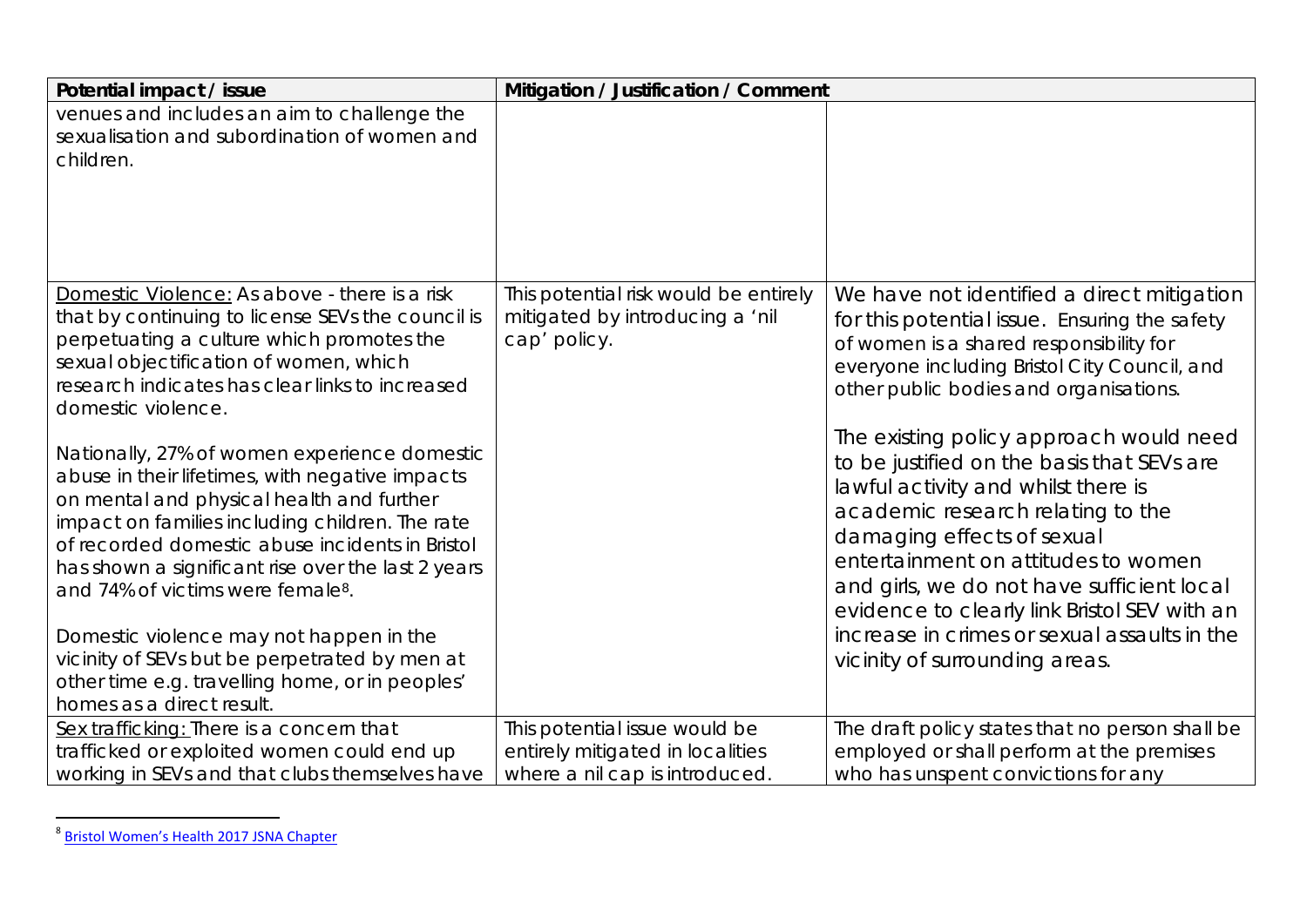| Potential impact / issue                                                                                                                                                                                                                                                                                                             | Mitigation / Justification / Comment                                                                                                                                                                                                                                                                                |                                                                                                                                                                                                                                                                                                                                                                                                                                                                                                                                                                                                                                                                                                                                                                                                                                                                                                                                                                                                                                                                                                                                                                                                         |
|--------------------------------------------------------------------------------------------------------------------------------------------------------------------------------------------------------------------------------------------------------------------------------------------------------------------------------------|---------------------------------------------------------------------------------------------------------------------------------------------------------------------------------------------------------------------------------------------------------------------------------------------------------------------|---------------------------------------------------------------------------------------------------------------------------------------------------------------------------------------------------------------------------------------------------------------------------------------------------------------------------------------------------------------------------------------------------------------------------------------------------------------------------------------------------------------------------------------------------------------------------------------------------------------------------------------------------------------------------------------------------------------------------------------------------------------------------------------------------------------------------------------------------------------------------------------------------------------------------------------------------------------------------------------------------------------------------------------------------------------------------------------------------------------------------------------------------------------------------------------------------------|
| responsibility for checking documents.<br>Safety outside premises (including feeling safe):<br>Women (including employees) may be at<br>increased risk of assault in the vicinity of SEVs.<br>There may be a negative impact on women<br>passers-by if they find the presence of SEVs<br>make them feel threatened or uncomfortable. | A number of responses in the<br>consultation identified that some<br>women feel uncomfortable or<br>threatened simply by passing<br>these types of premises, whether<br>they are easily identifiable or not.<br>This potential issue would be<br>entirely mitigated in localities<br>where a nil cap is introduced. | Relevant Offence; No relevant entertainment<br>shall be provided by any performer unless<br>sufficient checks have been made of<br>documents evidencing the performer's age,<br>identity and right to work in the United<br>Kingdom.<br>These checks must also be available to the<br>council on request, and unannounced spot<br>checks are undertaken to ensure the<br>documents are complete and the clubs are<br>compliant with the requirement.<br>Whilst CCTV cannot alone ensure protection<br>from crime it is a deterrent. The policy<br>requires that licensed premises shall be<br>sufficiently illuminated to ensure that usable<br>CCTV images can be captured. There must<br>be working CCTV and signage to say it is in<br>operation, and there is consideration of<br>sightlines and 'hidden' areas where effective<br>monitoring may hampered.<br>The policy stipulates that there must be no<br>display on or outside of the licensed premises<br>which indicates or suggests that sexual<br>entertainment is provided there (except for<br>agreed sign/branding), and no activity can<br>be viewed from outside. There must be no<br>personal solicitation, leafleting or adverts in |
|                                                                                                                                                                                                                                                                                                                                      |                                                                                                                                                                                                                                                                                                                     | the nearby area.                                                                                                                                                                                                                                                                                                                                                                                                                                                                                                                                                                                                                                                                                                                                                                                                                                                                                                                                                                                                                                                                                                                                                                                        |
| <b>Sexual Orientation</b>                                                                                                                                                                                                                                                                                                            | No issues identified at this stage                                                                                                                                                                                                                                                                                  | No issues identified at this stage                                                                                                                                                                                                                                                                                                                                                                                                                                                                                                                                                                                                                                                                                                                                                                                                                                                                                                                                                                                                                                                                                                                                                                      |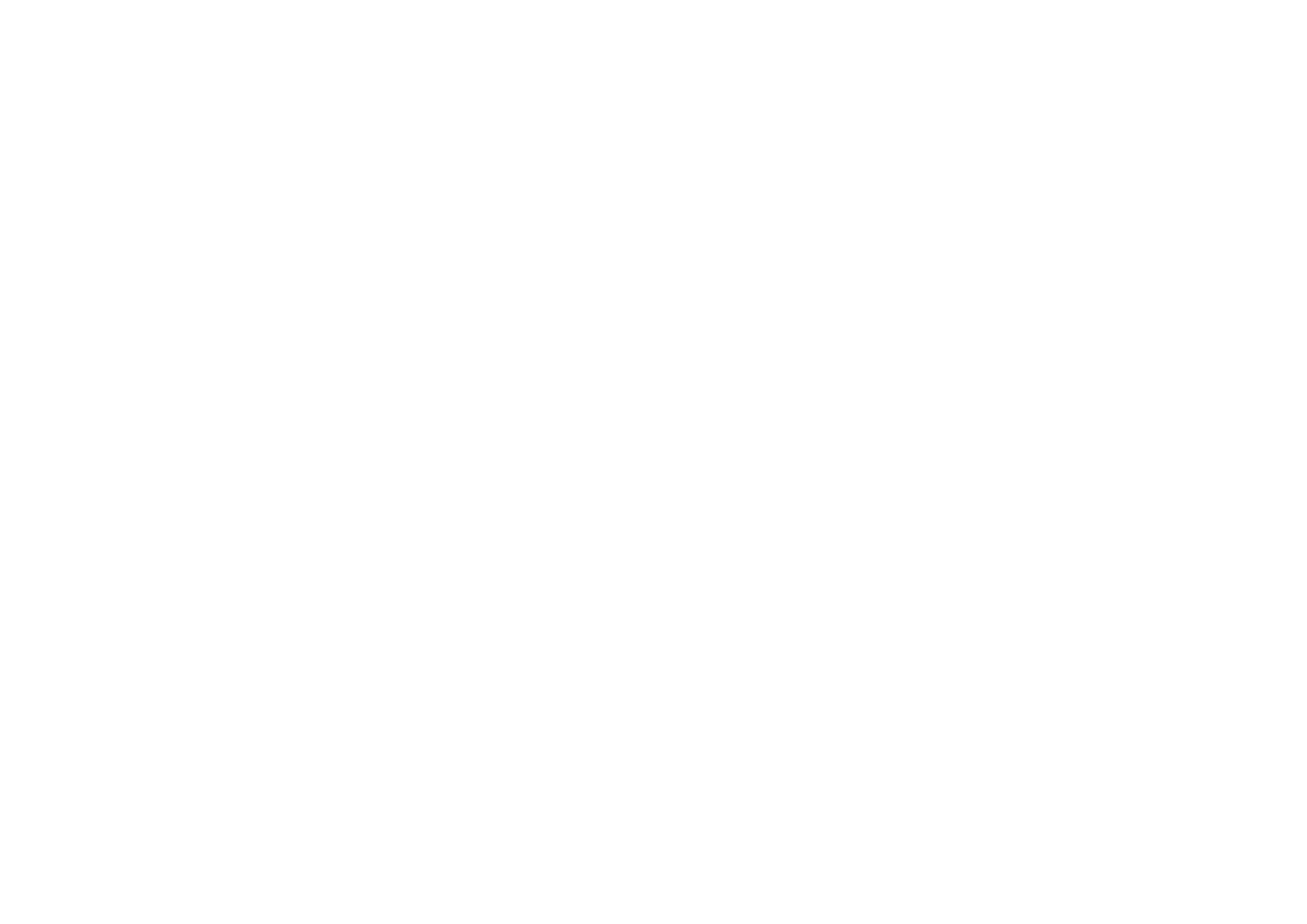## **3.2 Can these impacts be mitigated or justified? If so, how?**

See table in section 3.1. above for specific mitigations where identified.

## **Option 1: (locality nil caps introduced)**

In summary - by introducing a nil cap for City Centre Locality, Old Market Locality, and Bishopston/Redland/Cotham/Ashley Locality we would mitigate the main concerns raised by stakeholders about potential issues for Bristol Citizens on the basis of their protected characteristics. However there would probably be a negative economic impact for those currently employed by SEVs (mostly women) which would need be justified on the basis of other benefits.

#### **For Option 2 (no change to current caps)**

By securing a detailed framework for considering applications, including using information gathering powers, this policy approach seeks to ensure that council is well placed to identify any adverse impact in respect of protected groups when it is engaged in considering applications. A license may be refused on various discretionary grounds which are defined in the legislation, and overall there is a presumption that a licence will be granted unless one of the statutory grounds applies. The grounds include that the grant or renewal of the licence would be inappropriate, having regard -

(i) to the character of the relevant locality; or

(ii) to the use to which any premises in the vicinity are put; or

(iii) to the layout, character or condition of the premises, vehicle, vessel or stall in respect of which the application is made

The policy has been designed in part with the protection of performers in mind and conditions, although specific to each venue, aim to ensure the protection of specified employees as well as reducing the impact on the wider public and the wider environment. There is an ability for the Council to set the appropriate number of premises or types of premises within a particular locality, and a wide range of issues can be considered when determining both the locality and what an appropriate number would be.

However it is not clear how this policy approach would entirely mitigate some of the wider concerns raised by the groups opposing the licensing of SEVs and whilst parliament deems them lawful the Council must still consider the PSED duties in this regard.

#### **3.3 Does the proposal create any benefits for people with protected characteristics?**

**Option 1:** This policy approach would help to carry out the commitments made in The European Charter for Equality of Women and Men in Local Life, and Bristol Against Violence and Abuse Strategy 2015-2020, which specifically refers to sexual entertainment venues.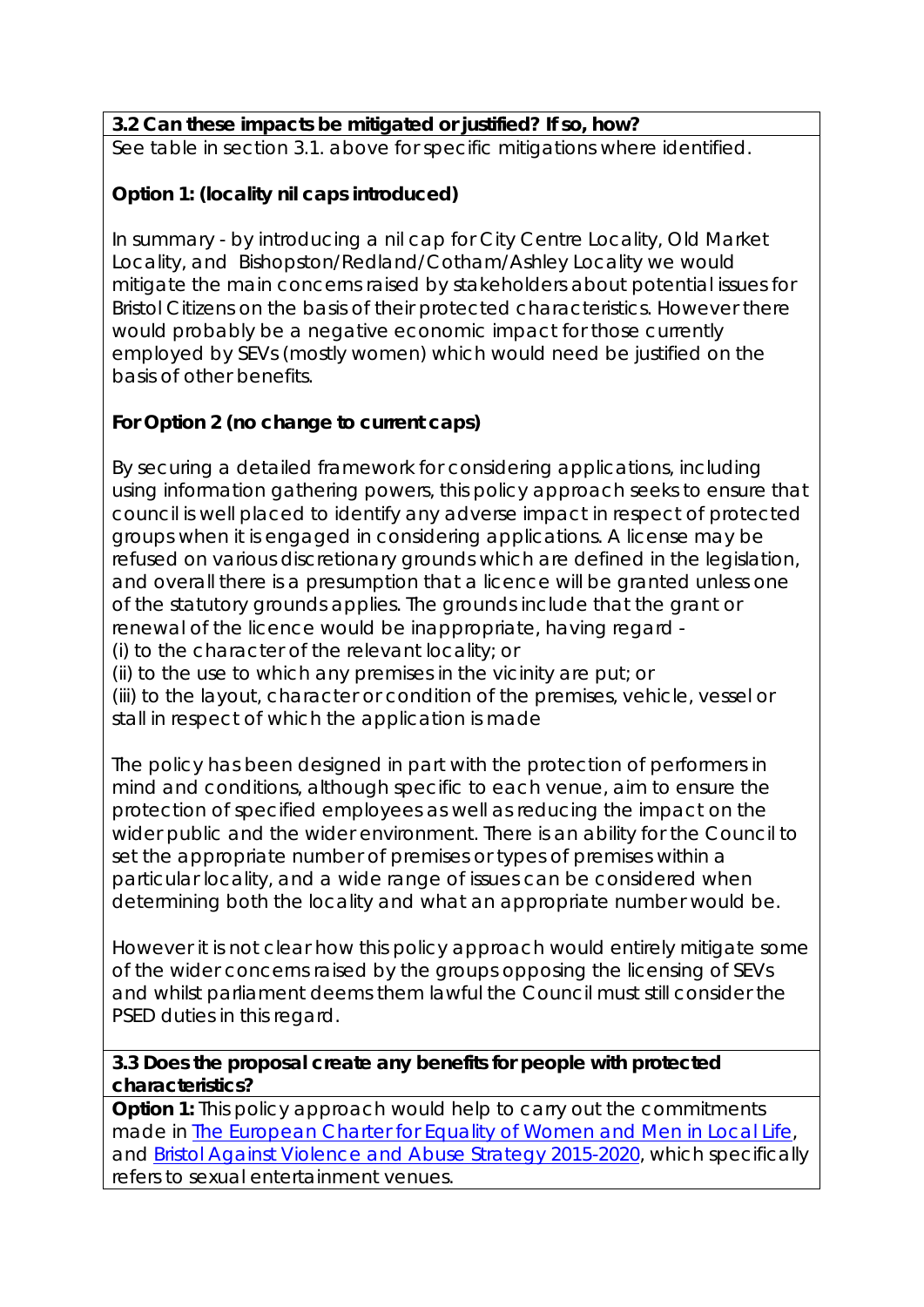**Option 2:** It is intended that regulatory controls offer protection to all SEV workers, residents, businesses and visitors in the city. This policy approach aims to ensure the Council is well placed to identify any adverse impact in respect of all protected groups when it is engaged in considering applications. The current policy states:

*"The Council will take into account all relevant considerations including:‐* 

- *The character of the locality:*
	- *residential*
	- *leisure*
	- *educational establishments*
- *Other uses in the locality:*
	- *faith / religious institutions*
	- *churches*
	- *family friendly facilities*
	- *Impact on regeneration*
- *Impact on tourism, including considerations of the perception of the City at gateway locations*
- *Impact on retail attraction*
- *Risk of public nuisance*
- *Whether the locality is subject of stress caused by a cumulative impact of premises authorised to provide licensable activities under the Licensing Act 2003;*
- Impact on crime and disorder
- *Public perception of the safety of the locality and impact on that perception, e.g. typical footfall at material times, level of street lighting, use by lone females*
- *Existence of social problems in the locality and impact on any initiatives to tackle them, e.g. kerb crawling, prostitution.*
- *Levels of recorded crime*
- *Levels of anti‐social behaviour".*

## **3.4 Can they be maximised? If so, how?**

**Option 1:** External communications to provide a clear message to equalities stakeholders and Bristol citizens about changes made to the policy approach

**Option 2:** By licensing sex establishment venues in a safe and appropriate manner there may be an opportunity for responsible providers to make their own organisational commitments to improving accessibility and advancing equality of opportunity for their workforce etc.

## **Step 4: So what?**

The Equality Impact Assessment must be able to influence the proposal and decision. This section asks how your understanding of impacts on people with protected characteristics has influenced your proposal, and how the findings of your Equality Impact Assessment can be measured going forward.

#### **4.1 How has the equality impact assessment informed or changed the proposal?**

Relevant entertainment is a highly controversial activity about which many hold very strong opinions as is apparent from both the pre-consultation and